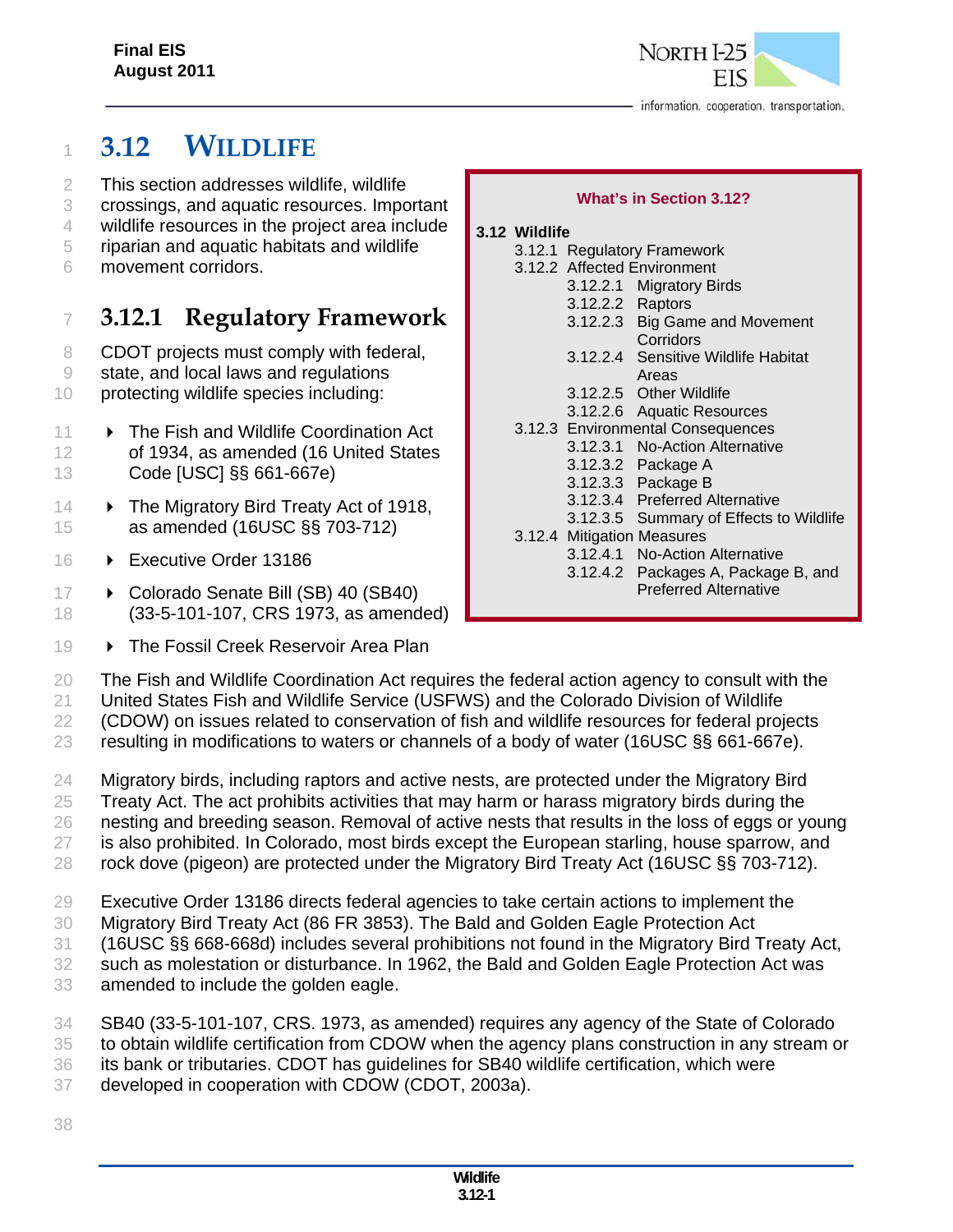

The Fossil Creek Reservoir Area Plan establishes natural area buffers for bald eagles, great

blue herons, waterfowl, and other wildlife. More detail on all regulations pertaining to wildlife

resources is provided in the *Wildlife Technical Report* (ERO Resources Corporation

[ERO], 2008 and Addendum ERO, 2011a).

# **3.12.2 Affected Environment**

Wildlife resources were reviewed during the initial screening of alternatives using existing

information from readily available sources. Existing information was reviewed and special

concerns related to the project were identified through coordination and consultation with

USFWS, CDOW, the Colorado Natural Heritage Program (CNHP), and local open space

management agencies. Once the proposed project area was identified, detailed habitat

 evaluations were performed in the project area based on fieldwork and additional review of existing information for raptors and wildlife crossings. Specific methods used for data collection

are described in detail in the Wildlife Technical Report (ERO, 2008).

14 Wildlife in the regional study area generally consists of species adapted to highly disturbed

urban habitats or cultivated lands. Aquatic and riparian habitats in the regional study area,

although typically disturbed by human activity, provide habitat for a greater diversity of species.

17 The quality and connectivity of wildlife habitat in the regional study area is supported by the

large expanses of protected open space or otherwise undeveloped land, which preserves

several habitat types, as well as movement corridors between different habitat areas. Wildlife

Refuges and Natural Areas are discussed in detail in **Chapter 5** *Section 4(f) Evaluation*.

## **3.12.2.1 MIGRATORY BIRDS**

22 Nearly all bird species present in the regional study area are protected under the Migratory

Bird Treaty Act. Bird species use different habitat types in the project area for shelter,

24 breeding, wintering, and foraging at various times during the year. Common birds occurring in

the regional study area include common grackle (*Quiscalus quiscula*), house finch

(*Carpodacus mexicanus*), mourning dove (*Zenaida macroura*), Canada goose (*Branta* 

*canadensis*), American robin (*Turdus migratorius*), barn swallow (*Hirundo rustica*), vesper

sparrow (*Pooecetes gramineus*), western meadowlark (*Sturnella neglecta*), horned lark

(*Eremophila alpestris*), killdeer (*Charadrius vociferous*), and black-billed magpie (*Pica pica*). A

comprehensive list of bird species known to occur in the regional study area is found in

**Appendix B** of the *Wildlife Technical Report* (ERO 2008).

# **3.12.2.2 RAPTORS**

Raptors commonly occurring in and near the project area include the red-tailed hawk (*Buteo* 

*jamaicensis*), great horned owl (*Bubo virginianus*), and American kestrel (*Falco sparverius*).

Other raptors likely to occur near the project area include Cooper's hawk (*Accipiter cooperii*),

Swainson's hawk (*Buteo swainsoni*), ferruginous hawk (*Buteo regalis*), northern harrier (*Circus* 

 *cyaneus*), and rough-legged hawk (*Buteo lagopus)* (NDIS, 2009). Raptor nests in and near the project area were mapped in April 2005, April 2006, spring/summer 2009 and April/May 2010

(ERO, 2006; 2011a). While most raptor nests observed were unoccupied; the occupied nests

were mostly used by red-tailed hawks, Swainson's hawks, or great horned owls.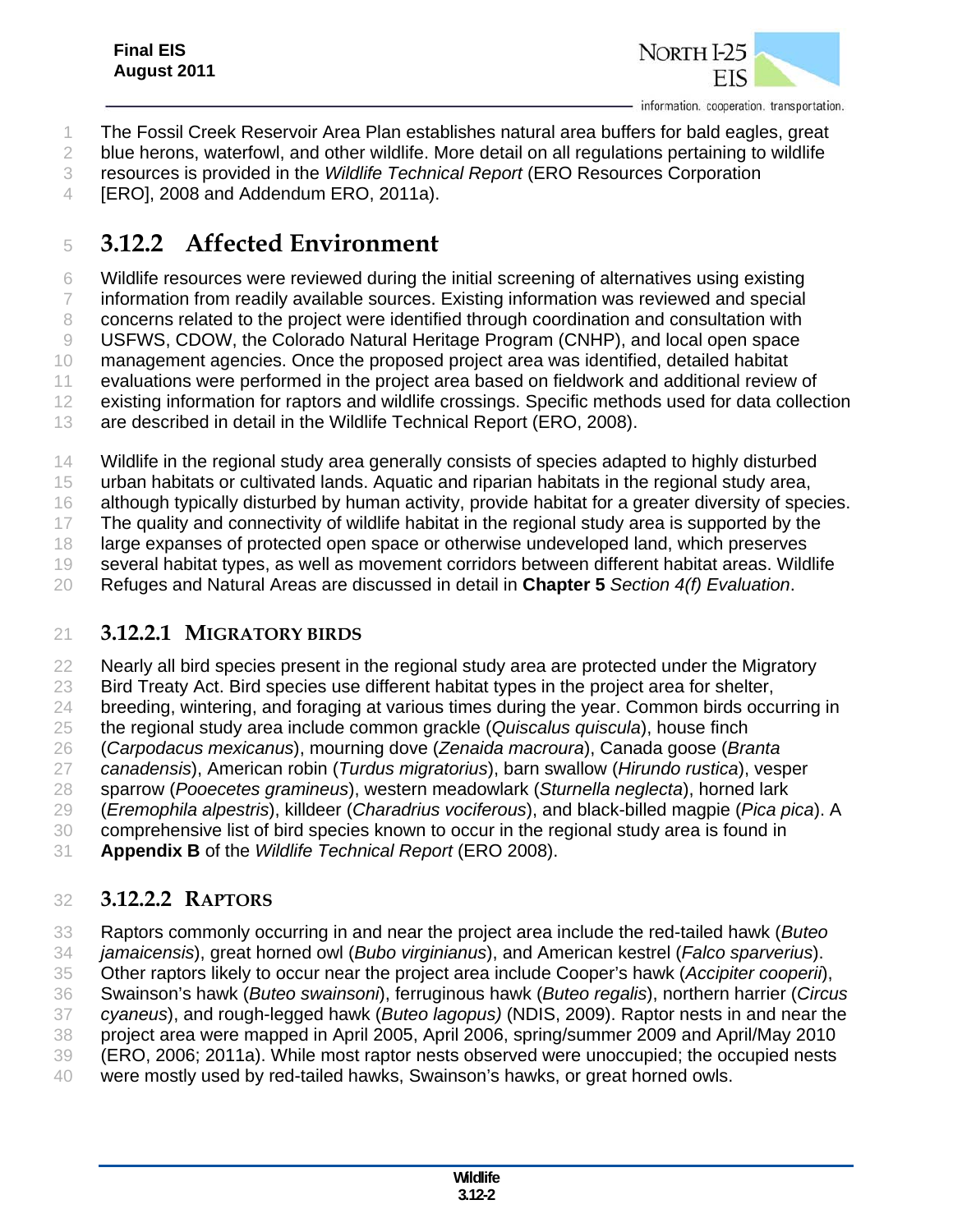

# **3.12.2.3 BIG GAME AND MOVEMENT CORRIDORS**

 I-25 is a substantial barrier to east-west movements of big game and other wildlife in the project area due to traffic, noise, and lack of cover. Existing and proposed rail corridors also are a potential barrier to wildlife movement. Existing wildlife crossings in the project area occur primarily where major drainages cross the project area under bridges or culverts. Wildlife crossings for big game, such as mule deer (*Odocoileus hemionus*) and white-tailed deer (*Odocoileus virginianus*), occur along the Cache la Poudre, Big Thompson, and 8 Little Thompson rivers, and St. Vrain Creek (Vierra, personal communication, 2006; Huwer, personal communication, 2006). The area around Ish Reservoir is also a movement corridor for mule deer and white-tailed deer (Huwer, personal communication, 2006). American elk (*Cervus elaphus*) are known to occasionally move through the project area along the Big Thompson River corridor at the proposed commuter rail alignment (Huwer, personal communication, 2006). Black bear (*Ursus americanus*) and mountain lion (*Felis concolor*) may occasionally occur in the western portion of the project area, possibly along the proposed commuter rail alignment from Fort Collins south to Loveland (NDIS, 2009). The project area is on the periphery of the occupied range for both of these species (NDIS, 2009). Mountain lions may occasionally move through the project area along major drainages (Huwer, personal communication, 2006).

Wildlife crossing areas and movement corridors were identified based on input from CDOW

20 staff, review of road kill data collected by CDOT and the Colorado State Patrol (CSP) (from

1993 to 2004), and field review (refer to **Table 3.12-1**). Additional data was opportunistically

collected by CDOT maintenance crews from 2004 to 2007.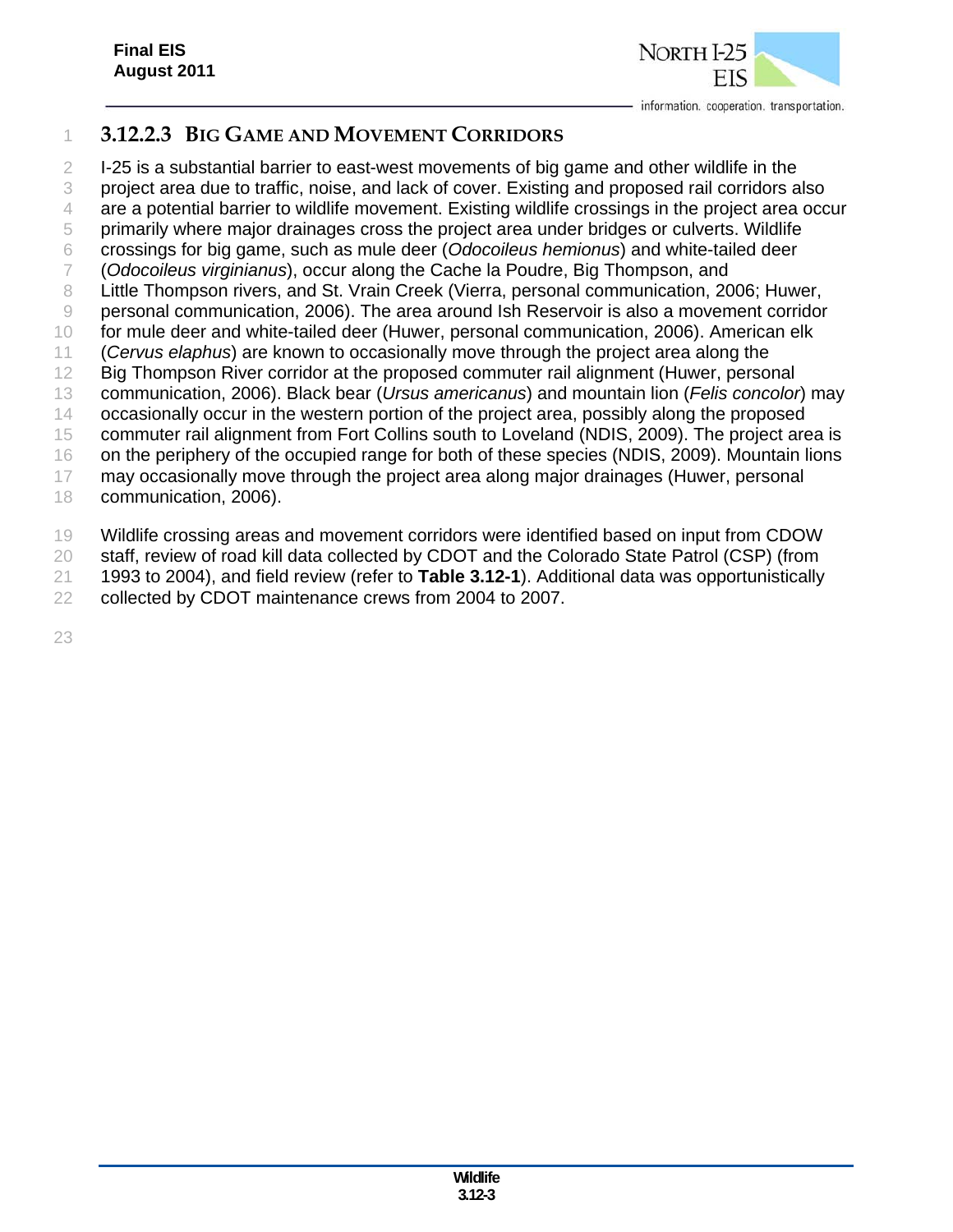

| Table 3.12-1 | Summary of Wildlife Crossing Areas Identified in the Project Area. |
|--------------|--------------------------------------------------------------------|
|              |                                                                    |

| <b>Wildlife</b><br><b>Crossing Area</b>                         | <b>Wildlife Usage</b>                                                                                                                                                                                                                                                                                                                                                                                                                         | <b>Existing Structure</b>                                                                                                                            |
|-----------------------------------------------------------------|-----------------------------------------------------------------------------------------------------------------------------------------------------------------------------------------------------------------------------------------------------------------------------------------------------------------------------------------------------------------------------------------------------------------------------------------------|------------------------------------------------------------------------------------------------------------------------------------------------------|
| Cache la Poudre<br>River at I-25                                | The section of I-25 from SH 14 south to SH 392<br>is used as a crossing area by deer and other<br>wildlife, as shown by the relatively high number<br>of wildlife collisions in this area, and as reported<br>by CDOW staff (Vierra, pers. comm. 2006).                                                                                                                                                                                       | Multiple-span bridges<br>northbound and southbound.<br>The existing bridges provide<br>good passage for wildlife.                                    |
| Fossil Creek at<br>the BNSF<br>alignment                        | No data is available for collisions at the railway,<br>but a few collisions have been recorded on<br>US 287 near Fossil Creek, which is less than<br>0.5 mile downstream from the railway crossing.                                                                                                                                                                                                                                           | Single-span bridge. The existing<br>bridge over the creek appears to<br>provide good crossing<br>opportunities.                                      |
| <b>Big Thompson</b><br><b>River at BNSF</b><br>alignment        | CDOW biologists indicated that the Big<br>Thompson River in this area is a movement<br>corridor for deer, elk, and other wildlife (Vierra,<br>pers. comm. 2006; Huwer, pers. comm. 2006).<br>Relatively few wildlife collisions have been<br>documented at US 287 near this location.                                                                                                                                                         | Multiple-span bridge. The<br>existing bridge provides good<br>passage for wildlife.                                                                  |
| <b>Big Thompson</b><br>River at I-25                            | CDOW biologists indicated that the Big<br>Thompson River in this area is a movement<br>corridor for deer and other wildlife (Huwer, pers.<br>comm. 2006). The section of I-25 extending<br>about 3 miles north and south of the Big<br>Thompson River is used as a crossing site by<br>wildlife, as indicated by the relatively high<br>number of wildlife collisions recorded in this<br>area.                                               | Multiple-span bridges<br>(northbound, southbound, and<br>service road). The existing<br>bridges are adequately sized for<br>deer and other wildlife. |
| Little Thompson<br><b>River at BNSF</b><br>alignment            | The Little Thompson River is a movement<br>corridor for deer and other wildlife (Huwer, pers.<br>comm. 2006). CSP data shows that several<br>collisions have been documented along US 287<br>about 2 miles to the west.                                                                                                                                                                                                                       | Multiple-span bridge. The<br>existing bridge is adequately<br>sized for deer and other wildlife.                                                     |
| Little Thompson<br>River at I-25                                | The Little Thompson River is a movement<br>corridor for deer and other wildlife (Huwer, pers.<br>comm. 2006). CSP data shows that several<br>collisions have been documented along I-25<br>near the Little Thompson River.                                                                                                                                                                                                                    | Multiple-span bridges<br>(northbound, southbound, and<br>service road). The existing<br>bridges are adequately sized for<br>deer and other wildlife. |
| Ish Reservoir<br>Area                                           | CDOW biologists indicated that a deer crossing<br>problem occurs along US 287 west of<br>Ish Reservoir (Huwer, pers. comm. 2006). CSP<br>collision data indicates that deer, elk, and<br>coyote have been killed crossing this section of<br>US 287. The BNSF rail alignment passes to the<br>east of Ish Reservoir, about 1.5 miles to the<br>east of US 287. Wildlife crossings of the railway<br>likely occur at a similar rate as US 287. | No major structures, crossings<br>occur at grade.                                                                                                    |
| I-25 between<br>Little Thompson<br>River and<br>St. Vrain Creek | CSP collision data shows that deer and other<br>wildlife have been killed along the section of<br>I-25 between the Little Thompson River and<br>St. Vrain Creek. The land surrounding I-25 in<br>this area is mostly open and agricultural, and<br>wildlife are killed when attempting to cross at<br>grade.                                                                                                                                  | Concrete box culvert at North<br>Creek, adequate for small- and<br>medium-sized mammals;<br>inadequate for deer and larger<br>mammals.               |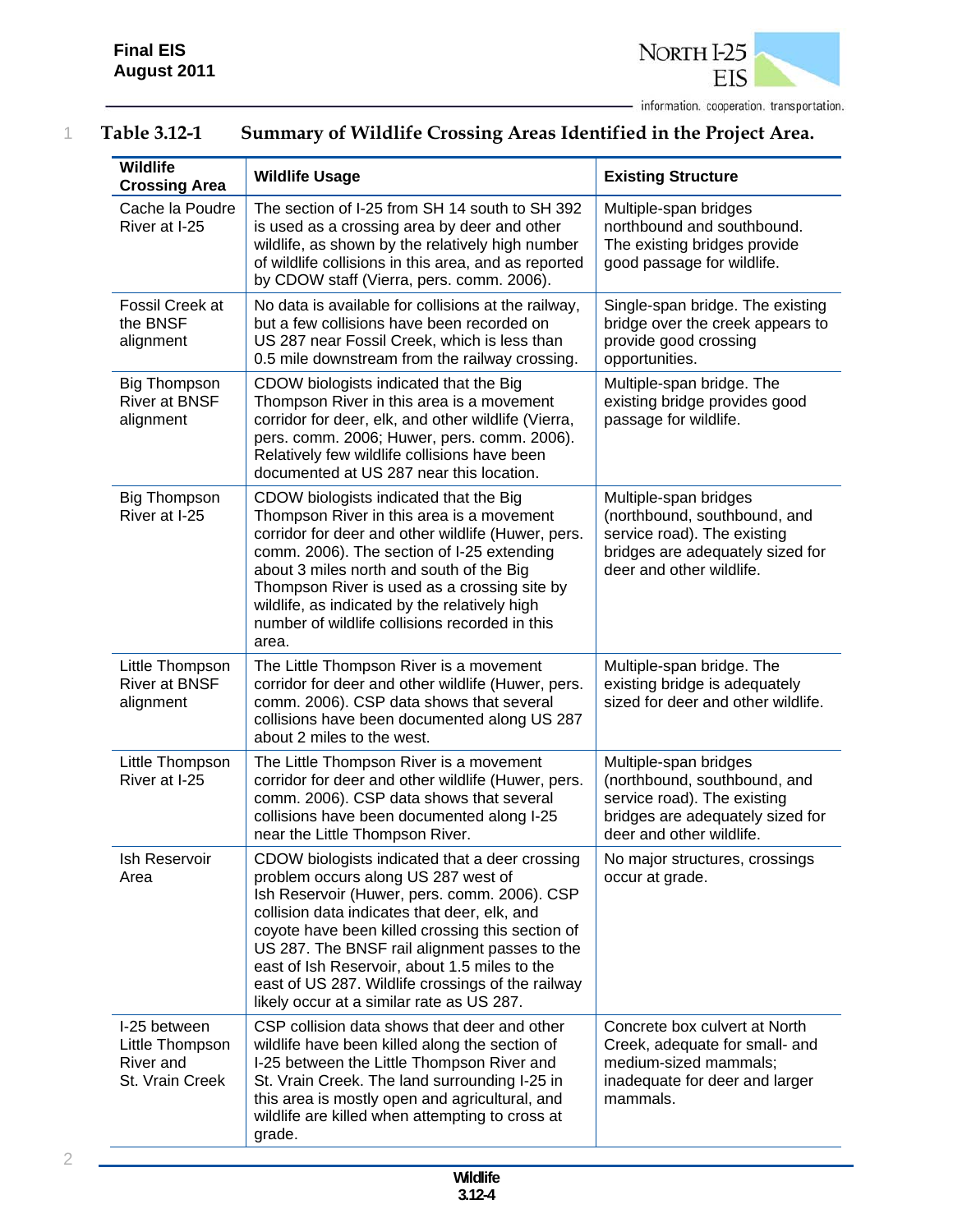

# 1 **Table 3.12-1 Summary of Wildlife Crossing Areas Identified in the Project Area.**  2 **(cont'd)**

| <b>Wildlife</b><br><b>Crossing Area</b>                          | <b>Wildlife Usage</b>                                                                                                                                                                                                                                                                                                                                                                      | <b>Existing Structure</b>                                                                                                                                                                                            |
|------------------------------------------------------------------|--------------------------------------------------------------------------------------------------------------------------------------------------------------------------------------------------------------------------------------------------------------------------------------------------------------------------------------------------------------------------------------------|----------------------------------------------------------------------------------------------------------------------------------------------------------------------------------------------------------------------|
| St. Vrain Creek at<br><b>SH 119</b>                              | CDOW biologists reported that St. Vrain Creek<br>serves as a movement corridor for deer and<br>other wildlife (Huwer, pers. comm. 2006), and a<br>broad, open area occurs at this location on both<br>sides of SH 119 connecting undeveloped land<br>along St. Vrain and Boulder creeks to St. Vrain<br>State Park to the north and providing a natural<br>movement corridor for wildlife. | Multiple-span bridge. The existing<br>wildlife passage under SH 119 at<br>St. Vrain Creek is undersized for<br>deer due to low vertical<br>clearance, but is large enough for<br>small- and medium-sized<br>mammals. |
| St. Vrain Creek at<br>$1-25$                                     | CDOW biologists reported that St. Vrain Creek<br>serves as a movement corridor for deer and<br>other wildlife (Huwer, pers. comm. 2006). CSP<br>collision data shows that deer and other wildlife<br>have been killed crossing I-25 near St. Vrain<br>Creek. This crossing is used by deer, as<br>indicated by tracks observed in the field.                                               | Multiple-span bridge (northbound,<br>southbound, and service road).<br>The existing wildlife passage<br>under I-25 is adequately sized for<br>deer and other wildlife.                                               |
| I-25 west of<br>Firestone and<br>Frederick                       | CSP collision data indicate that deer and other<br>wildlife are occasionally killed along a 3-mile<br>section of I-25 west of Firestone and Frederick.<br>The surrounding area is mostly open and<br>agricultural, and wildlife are killed when<br>attempting to cross at grade.                                                                                                           | No major structures.                                                                                                                                                                                                 |
| Commuter rail<br>alignment west of<br>Firestone and<br>Frederick | The rail alignment follows Weld County Road<br>(WCR) 7 about 1 mile west of I-25. No wildlife<br>collision data is available for this area, but wildlife<br>movements probably are similar to I-25 west of<br>Firestone and Frederick, as described above.                                                                                                                                 | No major structures.                                                                                                                                                                                                 |
| <b>Little Dry Creek</b><br>at I-25                               | Field review indicated Little Dry Creek at I-25<br>could be a potential wildlife crossing area, but<br>collision data indicates that only occasional<br>collisions with wildlife occur in this area and<br>CDOW did not identify Little Dry Creek as a<br>movement corridor.                                                                                                               | Concrete box culvert; adequately<br>sized for small- and medium-<br>sized mammals.                                                                                                                                   |
| <b>Little Dry Creek</b><br>at Commuter Rail<br>Alignment         | Field review indicated Little Dry Creek at the<br>commuter rail alignment could be a potential<br>wildlife movement area, but no CSP data is<br>available for this area and CDOW did not identify<br>Little Dry Creek as a movement corridor.                                                                                                                                              | None, but no existing rail line is<br>present, so no movement barriers<br>exist in this area.                                                                                                                        |
| Big Dry Creek at<br>$1-25$                                       | CSP collision data show a few collisions on I-25<br>near Big Dry Creek, but CDOW did not identify<br>this area as a movement corridor.                                                                                                                                                                                                                                                     | Multiple-span bridge; the existing<br>bridge is adequately sized for<br>deer and other wildlife.                                                                                                                     |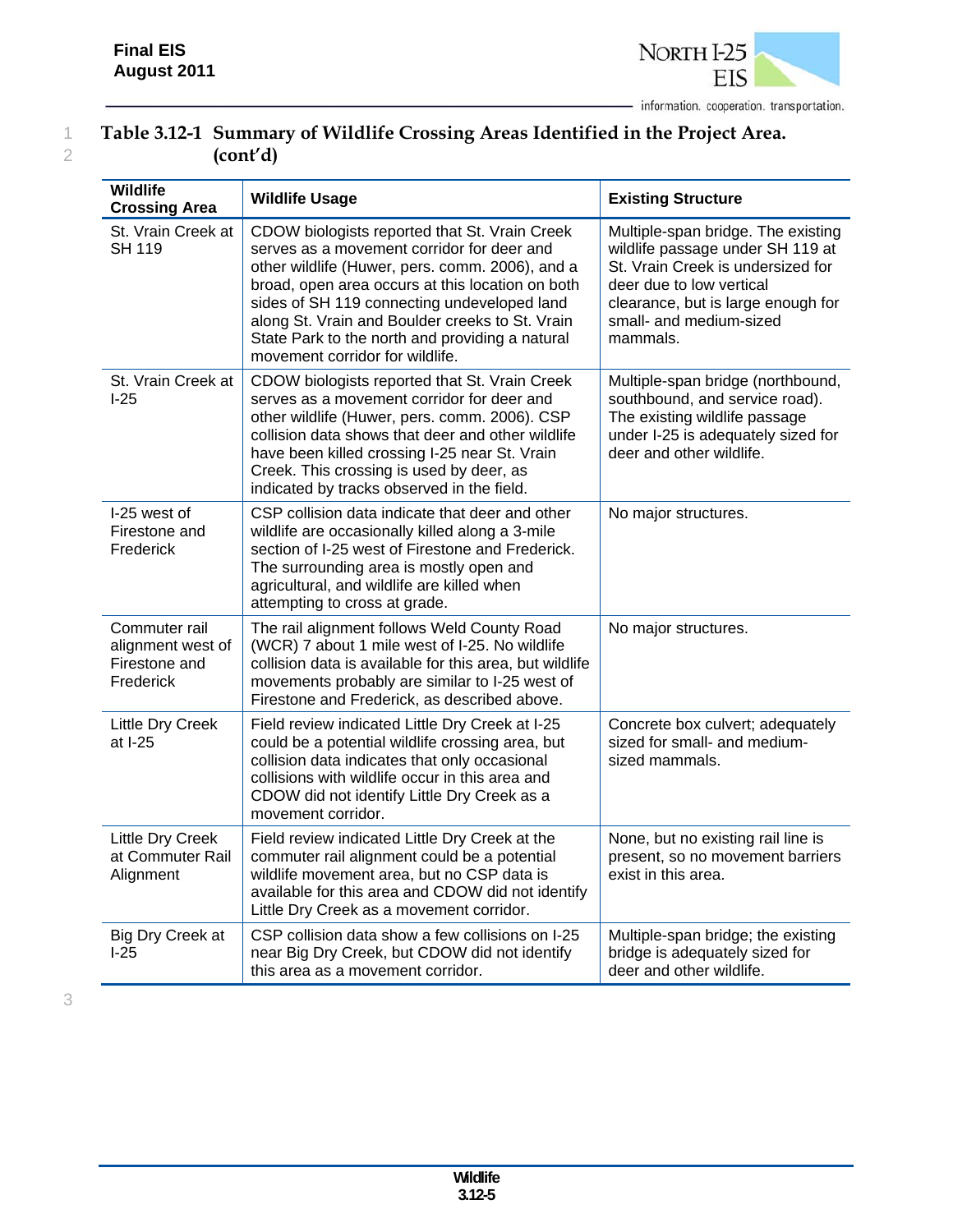

# 1 **3.12.2.4 SENSITIVE WILDLIFE HABITAT AREAS**

2 Several sensitive wildlife habitat areas were identified during field work. These areas were

3 identified as sensitive wildlife habitat because they are wildlife crossing areas or because they

4 provide known habitat for threatened, endangered, or sensitive species as defined by the

5 USFWS or CDOW (refer to **Section 3.13** *Threatened, Endangered, and State Sensitive* 

- 6 *Species*). These habitat areas are listed in **Table 3.12-2;** their locations are shown in
- 7 **Figure 3.12-1**.

| <b>Sensitive Wildlife</b><br><b>Habitat Area</b>                                                | <b>Comments</b>                                                                                                                                                                                                                                                                                                                          |  |
|-------------------------------------------------------------------------------------------------|------------------------------------------------------------------------------------------------------------------------------------------------------------------------------------------------------------------------------------------------------------------------------------------------------------------------------------------|--|
| Cache la Poudre River                                                                           | Known occurrences of brassy minnow and lowa darter; bald eagle winter<br>concentration and summer forage; white-tailed deer winter range and<br>concentration area; wildlife movement corridor                                                                                                                                           |  |
| Fossil Creek Reservoir                                                                          | Bald eagle winter roost occurs at reservoir.                                                                                                                                                                                                                                                                                             |  |
| <b>Big Thompson River</b>                                                                       | Known occurrence of Preble's meadow jumping mouse (Zapus<br>hudsonius preblei) (Preble's) and likely occurrence of lowa darter; bald<br>eagle winter concentration and summer forage; white-tailed deer winter<br>range and concentration area; wildlife movement corridor; Big Thompson<br>State Wildlife Area occurs just west of I-25 |  |
| Little Thompson River                                                                           | Possible occurrence of Preble's, bald eagle winter concentration and<br>summer forage, white-tailed deer winter range and concentration area,<br>wildlife movement corridor, CNHP Potential Conservation Area at<br>U.S. 287                                                                                                             |  |
| Ish Reservoir and<br>surrounding area                                                           | Great blue heron rookery; wildlife crossing area.                                                                                                                                                                                                                                                                                        |  |
| St. Vrain Creek                                                                                 | Bald eagle winter roost west of I-25; bald eagle winter concentration and<br>summer forage; known occurrences of common shiner, brassy minnow,<br>lowa darter, and stonecat; white-tailed deer winter range and<br>concentration area; wildlife movement corridor; St. Vrain State Park<br>occurs just west of I-25                      |  |
| South Platte River                                                                              | Known occurrences of common shiner and brassy minnow; wildlife<br>movement corridor.                                                                                                                                                                                                                                                     |  |
| Source: NDIS, 2009; CNHP, 2005; CDOW, 2010; USFWS, 2010 (also refer to Section 3.13 Threatened, |                                                                                                                                                                                                                                                                                                                                          |  |

#### 8 **Table 3.12-2 Sensitive Wildlife Habitats in the Project Area**

*Endangered, and State Sensitive Species).* 

## 9 **3.12.2.5 OTHER WILDLIFE**

10 **Table 3.12-3** lists other wildlife species commonly found in the project area including big game

11 species, other mammals, raptors, other migratory birds, reptiles, and amphibians.

12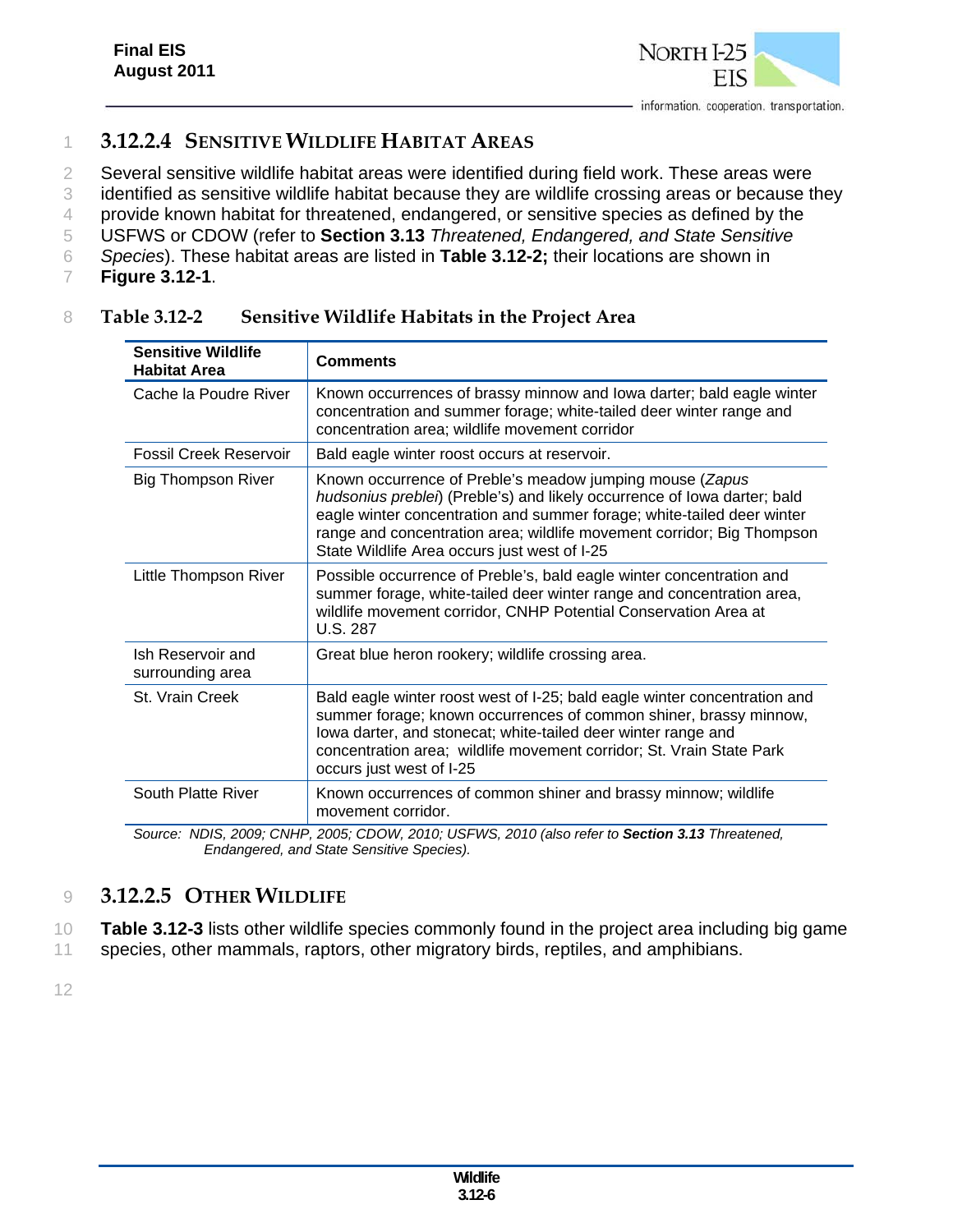2



1 **Figure 3.12-1 Sensitive Wildlife Habitats in the Regional Study Area** 

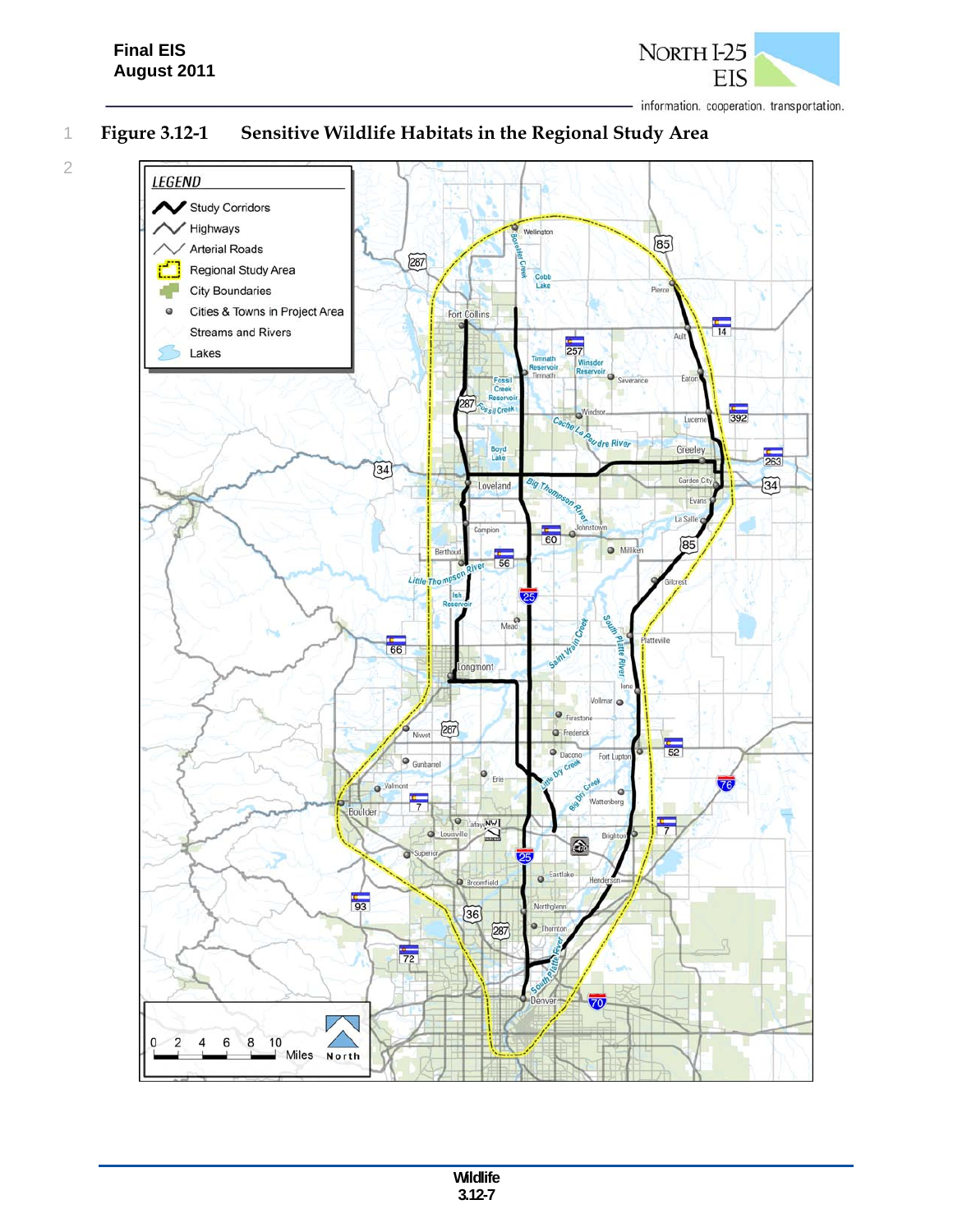

|  |  |  |  |  | Table 3.12-3 Common Wildlife Species in the Project Area |
|--|--|--|--|--|----------------------------------------------------------|
|--|--|--|--|--|----------------------------------------------------------|

| <b>Habitat</b>                    | <b>Mammals</b>                                                                                                                                                                                             | <b>Birds</b>                                                                                                                                                                                                                                                                                                                                          | <b>Reptiles and Amphibians</b>                                                                                                |
|-----------------------------------|------------------------------------------------------------------------------------------------------------------------------------------------------------------------------------------------------------|-------------------------------------------------------------------------------------------------------------------------------------------------------------------------------------------------------------------------------------------------------------------------------------------------------------------------------------------------------|-------------------------------------------------------------------------------------------------------------------------------|
| Urban and<br>developed<br>areas   | Red fox, raccoon, striped<br>skunk, big brown bat, fox<br>squirrel, deer mouse, and<br>house mouse                                                                                                         | House sparrow, European<br>starling, common grackle,<br>house finch, mourning dove,<br>rock dove, Canada goose,<br>American robin, and barn<br>swallow                                                                                                                                                                                                | N/A                                                                                                                           |
| Riparian and<br>wetlands          | Mule deer, white-tailed deer,<br>coyote, red fox, raccoon,<br>striped skunk, eastern<br>cottontail, big brown bat,<br>meadow vole, prairie vole,<br>deer mouse, and house<br>mouse                         | Red-tailed hawk, Cooper's<br>hawk, Swainson's hawk,<br>northern harrier, great<br>horned owl, American<br>kestrel, great blue heron,<br>red-winged blackbird, song<br>sparrow, common<br>yellowthroat, common snipe,<br>northern oriole, American<br>goldfinch, yellow warbler,<br>and Canada goose                                                   | Plains gartersnake, western<br>painted turtle, bullfrog,<br>western chorus frog,<br>Woodhouse's toad, and tiger<br>salamander |
| Grassland                         | Mule deer, coyote, American<br>badger, striped skunk, red<br>fox, white-tailed jackrabbit,<br>desert cottontail, black-tailed<br>prairie dog, deer mouse,<br>meadow vole, prairie vole,<br>and house mouse | Rough-legged hawk, red-<br>tailed hawk, Swainson's<br>hawk, northern harrier, great<br>horned owl, American<br>kestrel, vesper sparrow,<br>western meadowlark,<br>grasshopper sparrow,<br>horned lark, lark bunting,<br>house sparrow, European<br>starling, common grackle,<br>mourning dove, Canada<br>goose, killdeer, and black-<br>billed magpie | Bullsnake, yellow-bellied<br>racer, western rattlesnake,<br>lesser earless lizard, and<br>plains spadefoot                    |
| Streams,<br>lakes, and<br>ponds   | Muskrat and beaver                                                                                                                                                                                         | American avocet, mallard,<br>pintail, and American white<br>pelican                                                                                                                                                                                                                                                                                   | Plains gartersnake, western<br>painted turtle, western<br>chorus frog, Woodhouse's<br>toad, tiger salamander, and<br>bullfrog |
| <b>Bridges and</b><br>underpasses | N/A                                                                                                                                                                                                        | Cliff swallow, barn swallow,<br>and rock dove                                                                                                                                                                                                                                                                                                         | N/A                                                                                                                           |

*Source: Species listed as "common" or "abundant" in Adams, Boulder, Larimer, or Weld counties by CDOW (NDIS, 2009) and likely to occur in the project area based on suitable habitat.*

## 2 **3.12.2.6 AQUATIC RESOURCES**

3 Ditches, streams, and water bodies in the project area potentially support a variety of aquatic

4 insects, macroinvertebrates, and fish. Common fish species in creeks and streams in the

5 project area include common carp (*Cyprinus carpio*), creek chub (*Semotilus atromaculatus*),

6 fathead minnow (*Pimephales promelas*), Johnny darter (*Etheostoma nigrum*), longnose sucker

7 (*Catostomus catostomus*), longnose dace (*Rhinichthys cataractae*), green sunfish (*Lepomis*  8 *cyanellus*), and white sucker (*Catostomus commersoni*). Several state-listed threatened,

9 endangered, or sensitive fish species are known to occur in the regional study area,

**Wildlife 3.12-8**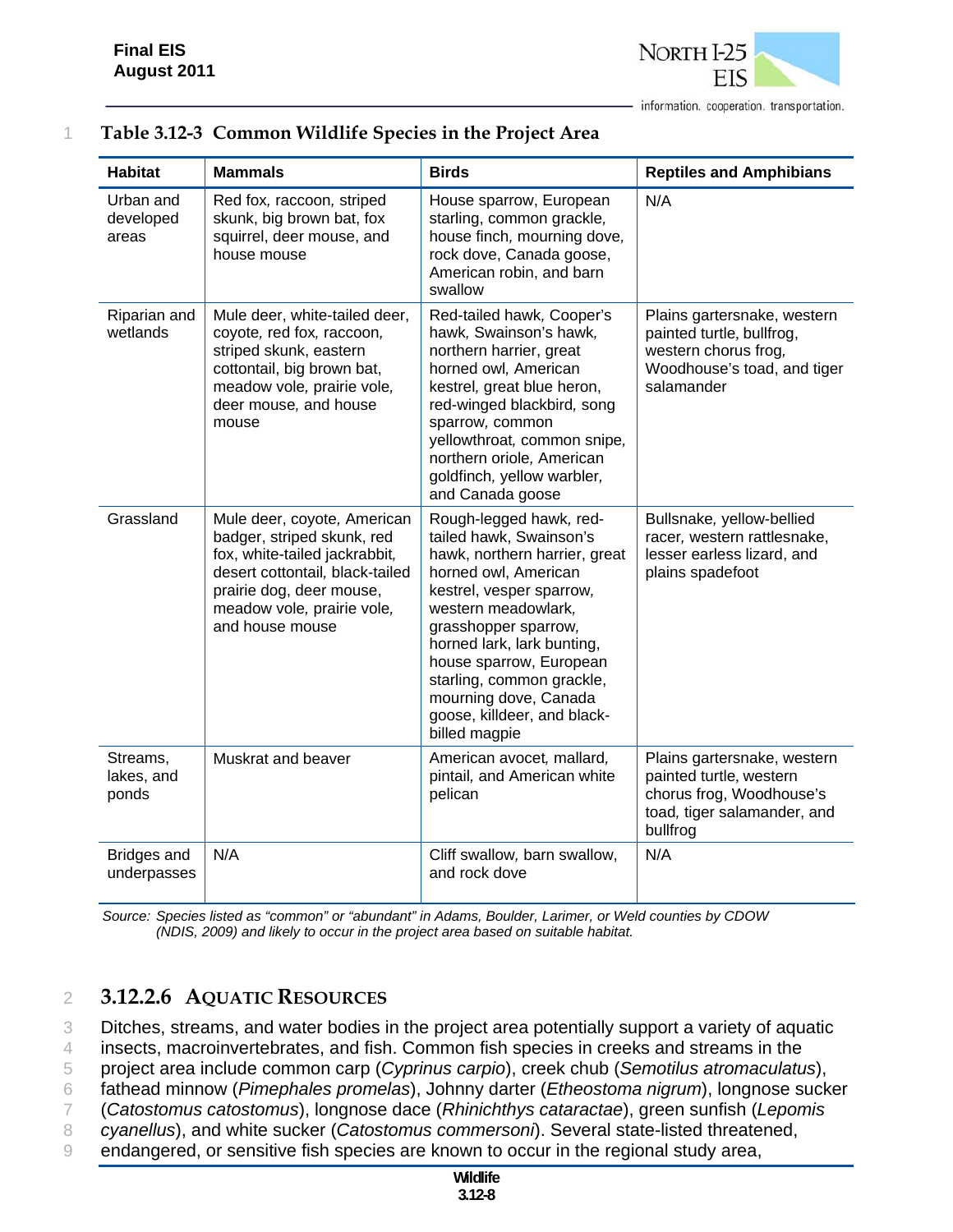

specifically common shiner (*Notropis cornutus*), brassy minnow (*Hybognathus hankinsoni*),

Iowa darter (*Etheostoma exile*), and stonecat (*Noturus flavus*). These state listed species are

addressed in **Section 3.13** *Threatened, Endangered, and Sensitive Species*. A complete list of

fish species documented in lakes, rivers, and streams in the regional sturdy area is provided in

Appendix C of the *Wildlife Technical Report* (ERO, 2008).

The CNHP designated a Proposed Conservation Area, which includes the Little Thompson

River at US 287. This reach of the Little Thompson River provides habitat for a number of

native fish and a greater diversity of mayflies, caddisflies, and stoneflies compared with other

Front Range streams (CNHP, 2005). Six fish species including creek chub, longnose dace,

fathead minnow, longnose sucker, white sucker and green sunfish were documented in the

Little Thompson on May 22, 2001 (CNHP, 2005). Results of this survey are similar to those

12 conducted by the CDOW in 1982 and 1997. All species captured are native and common in streams along the Front Range corridor. Additionally, only a few fish out of several hundred

captured showed signs of parasites or infection, indicating a healthy community (CNHP, 2005).

# **3.12.3 Environmental Consequences**

 This section describes the effects of the No-Action Alternative and Package A, Package B, and 17 the Preferred Alternative on wildlife.

18 Given the large scale of the project, and the large size of the project area, effects were estimated on a broad scale using data from a variety of sources including the USFWS, CDOW, 20 and project specific data collected by CDOT contractors. Direct effects to wildlife habitat were 21 quantified where possible by measuring acres of habitat within the project limits of disturbance 22 using GIS overlays. Effects to threatened, endangered, and state sensitive species are described in **Section 3.13.3**.

- $24 \rightarrow$  Effects on migratory bird habitat were estimated based on the acreage of wetland, riparian, and grassland habitat affected by each component.
- Effects on raptors for each component were estimated based on the number of raptor nests identified within 0.5 mile of the project area for each component.
- $28 \rightarrow$  Effects on big game and movement corridors for each component were estimated subjectively based on the number and location of identified movement corridors crossed by each component.
- Effects on other sensitive wildlife habitat (including fish) were estimated based on acres of riparian habitat affected within identified sensitive areas such as the riparian corridors along the Cache la Poudre River, Big Thompson River, Little Thompson River, and St. Vrain Creek.
- Effects on aquatic habitat were estimated based on acres of open water directly disturbed.

 Effects are evaluated by alternative component where possible. Direct effects and indirect effects were evaluated. Effects were evaluated quantitatively where possible or qualitatively where quantification was not possible or quantitative data were not available. Mitigation measures to address adverse effects of the alternatives to wildlife are discussed in **Section 3.12** *Mitigation Measures*.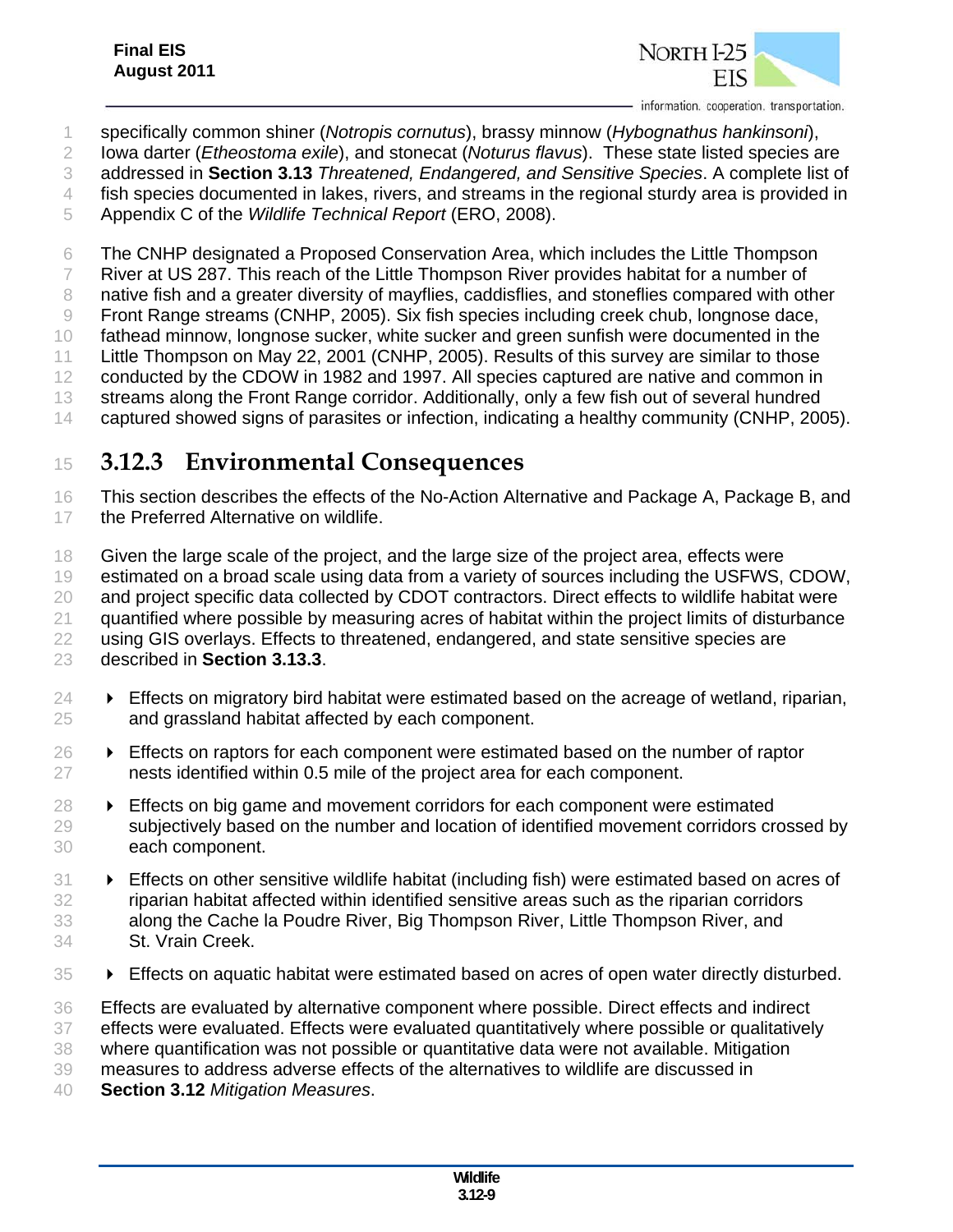

#### **3.12.3.1 NO-ACTION ALTERNATIVE**

The No-Action Alternative includes major and minor structure rehabilitation, replacement or

rehabilitation of existing pavement, and minor safety modifications by 2035. These actions

would take place regardless of whether any of the proposed improvements in Package A,

Package B, or the Preferred Alternative occur. The No-Action Alternative is described in detail

in **Chapter 2** *Alternatives*.

Under the No-Action Alternative, existing conditions would continue. With increasing traffic

volumes and continuing commercial and residential development in the project area, some

effects to wildlife would be expected. Effects from existing or increasing traffic volumes on

wildlife include mortality from vehicle collisions and disturbance from noise. Insufficient traffic

capacity on I-25 could result in increased traffic on secondary roads, leading to increased

mortality of wildlife from collisions and increased disturbance from noise. Effects from

13 continued development in the I-25 corridor would include direct loss of habitat and increasing

habitat fragmentation.

## **3.12.3.2 PACKAGE A**

Package A includes construction of additional general purpose lanes on I-25, construction and

implementation of commuter rail, and implementation of commuter bus service. Components

of this build package are described in detail in **Chapter 2** *Alternatives*. **Table 3.12-4** through

**Table 3.12-7** below summarize environmental consequences to wildlife associated with

Packages A components. **Tables 3.12-14** through **3.12-16** provide a comparison of impacts

between Package A, Package B, and the Preferred Alternative components.

#### *Package A Highway Components*

 Overall, direct effects on wildlife from Package A highway components would result primarily from road widening, and replacement and construction of new bridges. The types of effects from the highway components would include habitat loss, habitat fragmentation, and disturbance during construction. Indirect effects include impacts to water quality from increased sedimentation, increased traffic resulting in increased wildlife mortality, and increased disturbance from vehicle lights. Much of the permanent habitat loss would occur in permanently degraded areas such as mowed rights-of-way adjacent to the existing highway. Effects to migratory birds, raptors, movement corridors, sensitive wildlife habitat areas, other wildlife, and aquatic resources from Package A highway components are described below. **Migratory Birds.** Package A highway components would directly affect wetland, riparian, and

grassland habitat for migratory birds. Direct effects to migratory birds would occur from

highway widening and construction of associated facilities. Direct effects would include habitat

loss, displacement during construction, increased habitat fragmentation, and destruction of

 nests during construction. A temporary loss of habitat would occur when grassy areas are cleared and grubbed during construction, or when structures used for nesting are replaced.

Impacts to wetlands from the Package A highway components are quantified in **Section 3.8**

*Wetlands*. Ground nesting birds would likely be most affected because the grassland would be

the habitat most affected by the project. Migratory birds using riparian areas would be

temporarily displaced during bridge widening and replacement activities and their nests could

- 42 be disturbed or destroyed. Cliff swallows, which often nest on bridges and overpasses, would
-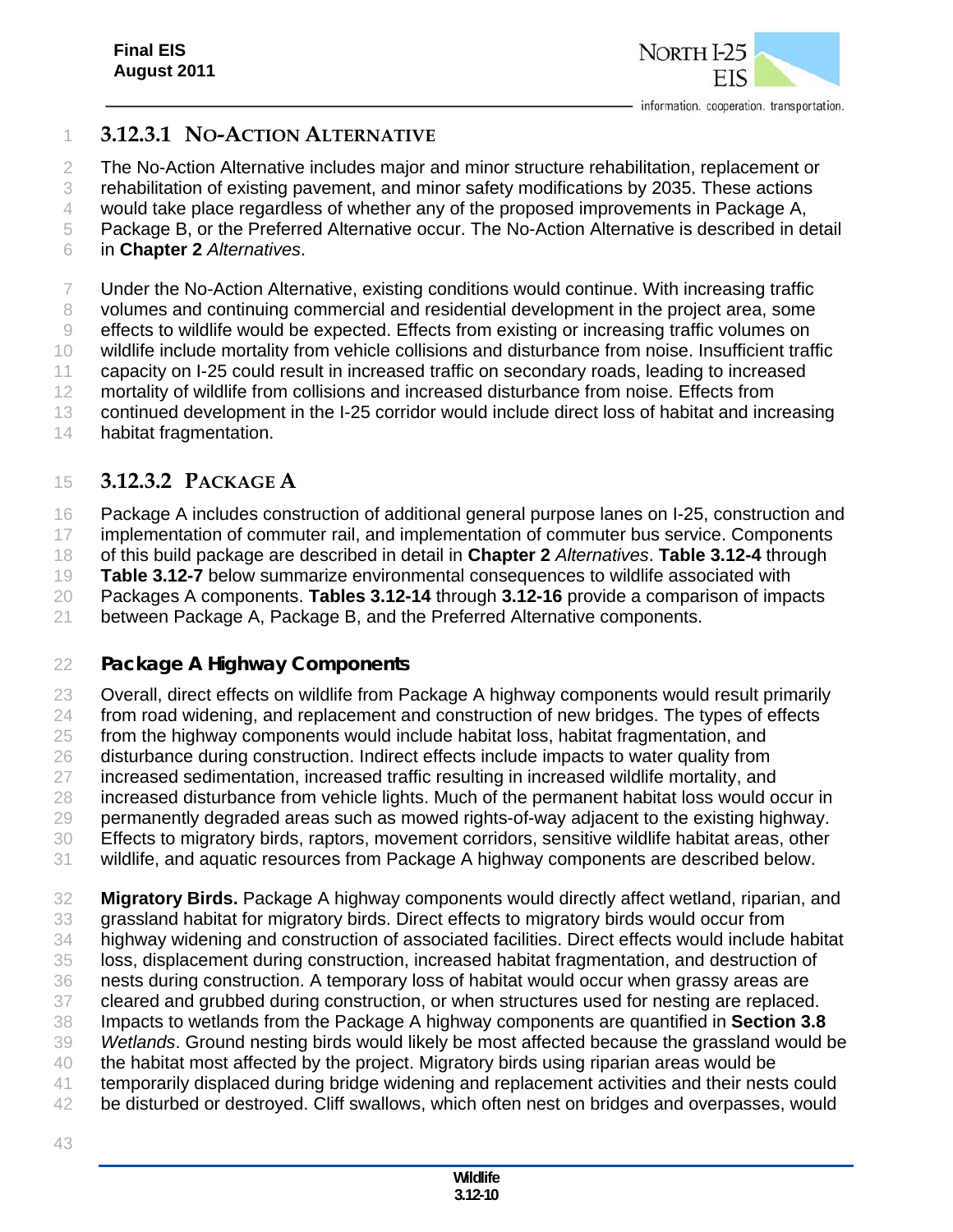

- be directly affected by nest destruction or nesting disturbance during bridge replacement.
- Indirect effects include increased disturbance due to noise and light from vehicles, and
- increased mortality from collisions with vehicles.

 **Raptors.** Package A highway components would potentially affect 36 existing raptor nests located within 0.5 mile of the edge of the project area during surveys in 2005, 2006, and 2010. Direct effects include loss of raptor hunting habitat within the existing highway right-of-way. Loss of hunting habitat would most likely effect common, human-tolerant species such as red- tailed hawks and American kestrels. Raptors requiring large trees for nesting or perching would be affected where trees would be cut down or where trees are located in close proximity to highway or railway improvements. Indirect effects include increased potential for raptor collisions with vehicles as a result of increased traffic, behavioral disturbance induced by encroachment of human activities within 0.25 to 0.33 mile of nests (CDOW, 2008), increased noise, and increased disturbance from vehicle lights. Some behavioral disturbance could be 14 temporary as raptors adapt to the changed environment. **Big Game and Movement Corridors.** Package A highway components would affect four

16 wildlife movement corridors located along drainages at the Cache la Poudre River, Big Thompson River, Little Thompson River, and Little Dry Creek and two overland corridors between the Little Thompson River and St. Vrain Creek, and west of Firestone and Frederick (**Table 3.12-4**). The bridges at St. Vrain Creek would not be modified. Roads and transportation corridors have many potential effects on wildlife, including habitat fragmentation, reduced access to habitat, population fragmentation and isolation, disruption of dispersal patterns, and mortality from collisions with vehicles (Jackson, 2000). Movement corridors for big game and other wildlife are typically located along riparian corridors and stream crossings 24 in the project area since bridges and culverts at these locations provide an opportunity for wildlife to cross under the highway or railway. Underpasses and culverts are used by many species of wildlife during seasonal migrations, or to reach suitable habitat on the other side of the highway or railway (Barnum, 2003). Without access to crossing sites such as culverts or bridges, wildlife would either avoid crossing, resulting in isolation from suitable habitat, or risk being killed by vehicles while attempting to cross the highway.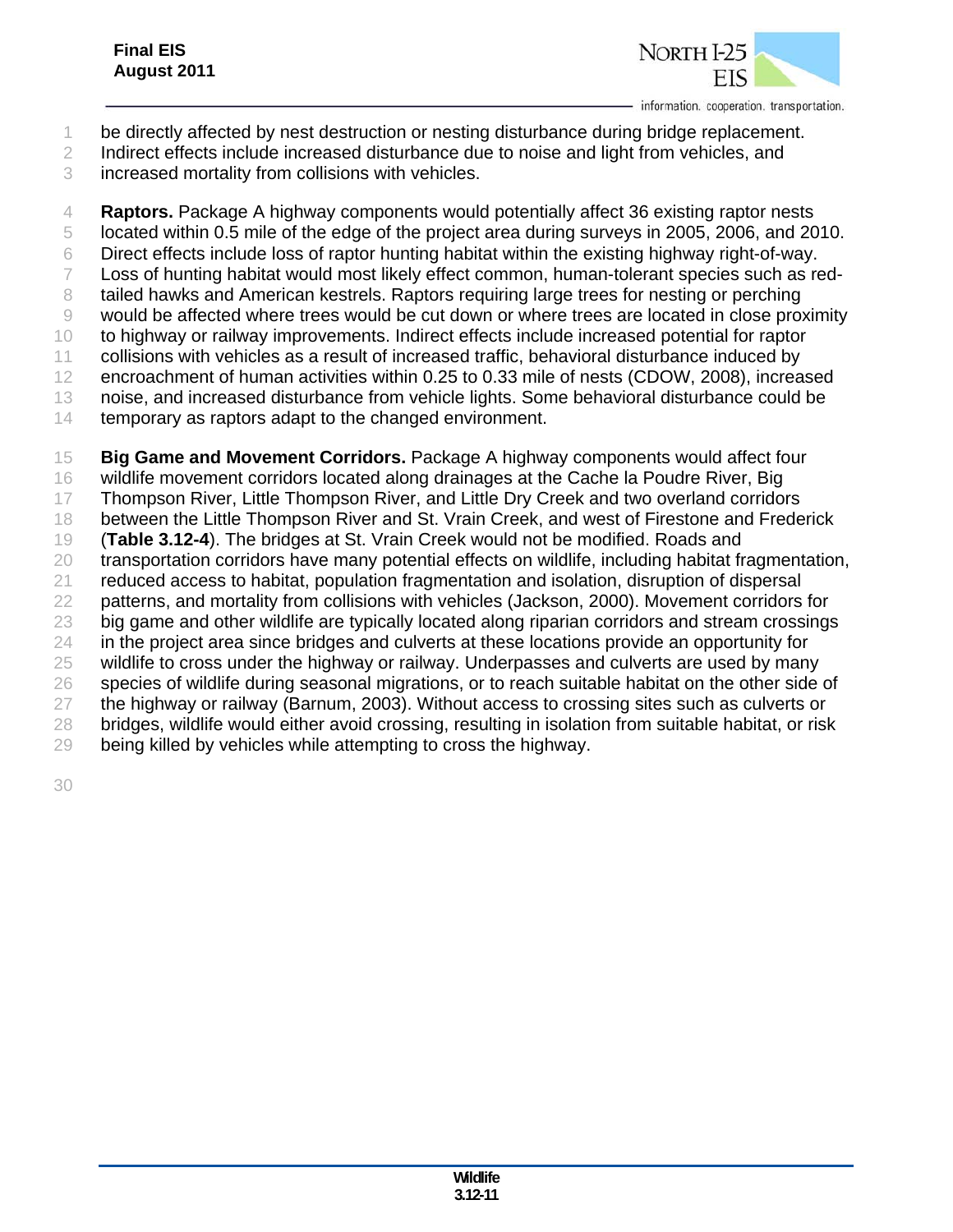

## 1 **Table 3.12-4 Effects to Wildlife Movement Corridors from Package A Highway**  2 **Components**

|        | <b>Component</b>                                        | <b>Effects on Wildlife Movement Corridors</b>                                                                                                                                                                                                                                                                                                                                                                                                                                                                                                                                                                                                                                                                                                                                                                                             |
|--------|---------------------------------------------------------|-------------------------------------------------------------------------------------------------------------------------------------------------------------------------------------------------------------------------------------------------------------------------------------------------------------------------------------------------------------------------------------------------------------------------------------------------------------------------------------------------------------------------------------------------------------------------------------------------------------------------------------------------------------------------------------------------------------------------------------------------------------------------------------------------------------------------------------------|
| $A-H1$ | Safety Improvements:<br>SH 1 to SH 14                   | No additional lanes are proposed in this area, and long-term effects<br>to wildlife movements from this would be minor (i.e., the same as<br>under the No-Action Alternative).                                                                                                                                                                                                                                                                                                                                                                                                                                                                                                                                                                                                                                                            |
| $A-H2$ | General Purpose Lane<br>Improvements:<br>SH 14 to SH 60 | Construction of additional lanes in this component would increase<br>existing fragmentation of habitat near I-25. Bridges at the Cache<br>la Poudre and Big Thompson rivers would be replaced with larger<br>structures that would benefit wildlife over the long term by creating<br>wider movement corridors and increasing the overall perception of<br>openness by wildlife. These bridges would continue to provide<br>movement corridors beneath the highway.                                                                                                                                                                                                                                                                                                                                                                       |
| $A-H3$ | General Purpose Lane<br>Improvements:<br>SH 60 to E-470 | Construction of additional lanes in this component would increase<br>existing fragmentation of habitat near I-25. The bridges at Little<br>Thompson River and Little Dry Creek would be replaced with larger<br>structures that would benefit wildlife over the long term by creating<br>wider movement corridors and increasing the overall perception of<br>openness by wildlife. These bridges would continue to provide<br>movement corridors beneath the highway. The size of the St. Vrain<br>Creek bridge at I-25 would not be modified, and these bridges would<br>continue to provide an underpass for wildlife. Increasing highway<br>width also increases wildlife collision risk at the overland movement<br>corridors located between the Little Thompson River and St. Vrain<br>Creek, and west of Firestone and Frederick. |
| $A-H4$ | <b>Structure Upgrades:</b><br>E-470 to US 36            | No additional lanes are proposed under this component, and long-<br>term effects to wildlife movements from this would be minor (i.e., the<br>same as under the No-Action Alternative).                                                                                                                                                                                                                                                                                                                                                                                                                                                                                                                                                                                                                                                   |

3 Big game movement corridors in riparian areas would be temporarily disrupted during bridge-

4 widening and replacement activities at the Cache la Poudre River, the Big Thompson River,

5 the Little Thompson River, and Little Dry Creek. Many species are more likely to use

6 underpasses that are wider or more open (Jackson and Griffin, 2000; Barnum, 2003).

7 Replacement of existing culverts with larger culverts would benefit wildlife over the long term

8 by creating wider movement corridors and increasing the openness ratio (culvert height

9 x width/length in meters). East-west movements of deer and other mammals are already

10 limited by the existing lanes of I-25, but the addition of new general purpose lanes could result 11 in increased mortality due to collisions with vehicles at the overland corridors located between

12 the Little Thompson River and St. Vrain Creek, and west of Firestone and Frederick.

13 Construction of new retaining walls would also create barriers to wildlife movements across the

14 highway, and would change wildlife crossing locations if existing at-grade crossing sites are

15 blocked by walls (Barnum, 2003). Existing bridges that provide suitable underpasses for

16 wildlife would likely become more important after construction of additional traffic lanes and

17 retaining walls.

18 **Sensitive Wildlife Habitat Areas.** Package A highway components would affect 1.93 acres of 19 sensitive wildlife habitat areas shown in **Table 3.12-5**. Other sensitive wildlife habitat areas in 20 the project area are primarily riparian and wetland areas associated with major drainageways.

21 These areas correspond closely with movement corridors for big game and other wildlife.

22 Effects to sensitive wildlife habitat from Package A highway components would include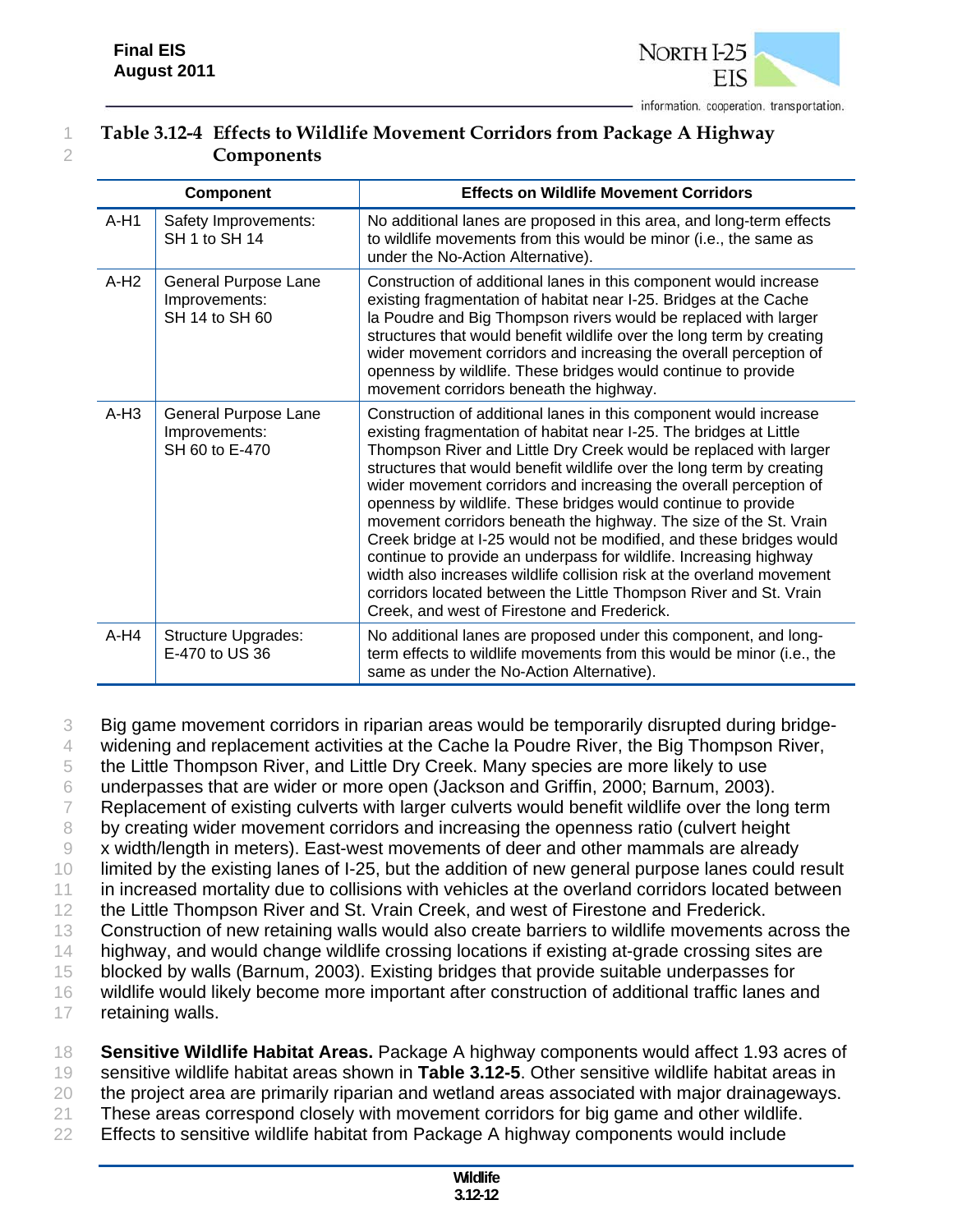

1 removal of riparian tree and shrub vegetation that provides cover for a wide variety of species

2 in addition to the species already discussed. These effects would occur primarily during

3 construction and replacement of bridges and overpasses. Long-term and indirect effects would

4 include increased fragmentation of riparian habitat. Indirect effects of increased noise, light,

5 and human disturbance would reduce available habitat.

## 6 **Table 3.12-5 Effects to Sensitive Wildlife Habitat from Package A Highway**  7 **Components**

| <b>Component</b> |                                                         | <b>Affected Sensitive Habitat Area</b>                                                                                                                                                                                                                                                                             |
|------------------|---------------------------------------------------------|--------------------------------------------------------------------------------------------------------------------------------------------------------------------------------------------------------------------------------------------------------------------------------------------------------------------|
| $A-H1$           | Safety Improvements:<br>SH 1 to SH 14                   | N/A - No additional lanes are proposed under this component, and<br>long-term effects to sensitive wildlife habitat would be minor (i.e., the<br>same as under the No-Action Alternative).                                                                                                                         |
| $A-H2$           | General Purpose Lane<br>Improvements:<br>SH 14 to SH 60 | Riparian and wetland habitat at the Cache la Poudre River<br>(1.12 acres) and Big Thompson River (State Wildlife Area)<br>(0.53 acres) would be affected by highway widening and bridge<br>replacement under this component.                                                                                       |
| $A-H3$           | General Purpose Lane<br>Improvements:<br>SH 60 to E-470 | Riparian and wetland habitat at the Little Thompson River<br>(0.28 acres) would be affected by highway widening and bridge<br>replacement under this component. Sensitive riparian habitat also<br>occurs along St. Vrain Creek near I-25, but no changes are proposed<br>to the I-25 bridge over St. Vrain Creek. |
| $A-H4$           | <b>Structure Upgrades:</b><br>E-470 to US 36            | N/A - No additional lanes are proposed under this component, and<br>long-term effects to sensitive wildlife habitat would be minor (i.e., the<br>same as under the No-Action Alternative).                                                                                                                         |

8 **Other Wildlife** Effects to wildlife from disturbance of degraded habitat in areas such as

9 highway rights-of-way would include potential direct effects such as loss of habitat—especially

10 grassland habitat; disruption of migration and other movements, especially along riparian

11 corridors; and increased mortality from collisions with automobiles. Potential indirect and long-

12 term effects would include increased habitat fragmentation.

 **Aquatic Resources.** Package A highway components would directly affect 1.82 acres of aquatic habitat. Adverse effects on fish and other aquatic organisms during construction would include temporary loss of habitat during construction of piers, bridges, culverts, and other work within streams. Increased erosion during construction could result in increased sediment loads, which would adversely affect aquatic organisms. Working directly in streams would increase sediment loads, which could change water temperature or smother and kill the eggs 19 of fish and amphibians as well as direct mortality through crushing. Working directly in streams could also interfere with seasonal movements of sensitive fish species. These impacts would 21 be short-term and would be mitigated through use of construction best management practices (BMPs). Increases in traffic could result in increased contaminants in roadway runoff, including deicer, and would increase the risk of accidental spills of hazardous materials, which could affect aquatic organisms (refer to **Section 3.7** *Water Resources*). Package A highway components include water quality ponds, which would reduce contaminants in runoff to 26 streams and waterways. Although the ponds would be dry most of the time, they would provide 27 a net benefit to water quality and for aquatic organisms by improving water quality downstream. Construction of new culverts, lengthening of existing culverts, or widening existing bridges would adversely affect fish and other aquatic species by increasing shading and/or replacing natural streambed with concrete. Stream habitat would be potentially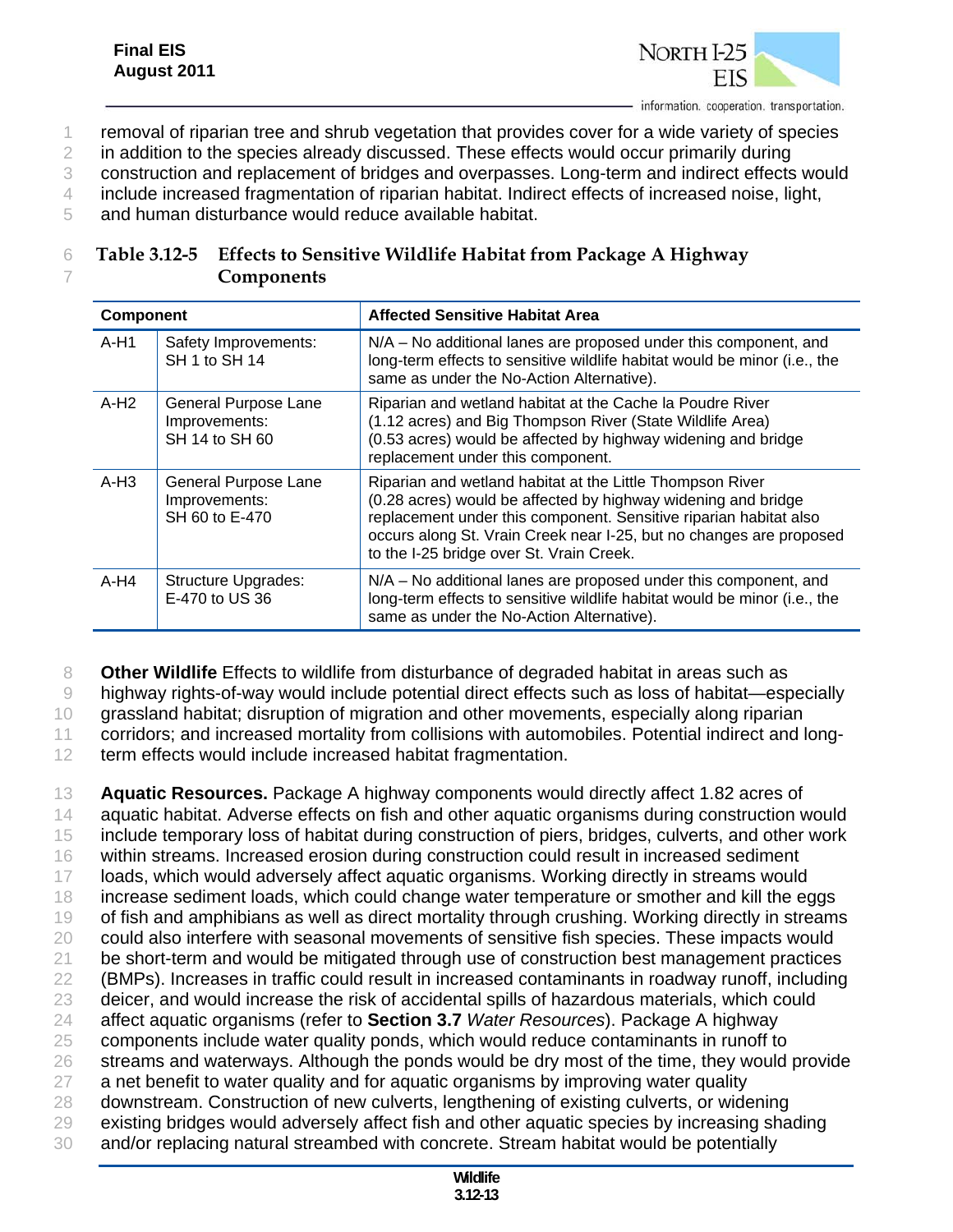

improved through the replacement of existing concrete box culverts with more numerous

culverts or free-spanning bridges. Removal or redesign of drop structures that act as barriers

would also benefit fish and other aquatic organisms. Replacement of a drop structure just

downstream from I-25 on St. Vrain Creek would improve upstream movement for small fish.

#### *Package A Transit Components*

 Overall, effects on wildlife from transit components of Package A would result primarily from construction of new tracks, replacement and construction of new bridges, and construction of 8 other transit facilities such as new transit stations, the maintenance facility and water quality ponds. Types of effects would include habitat loss, habitat fragmentation, disturbance during construction, and increased mortality from collisions with trains. Most permanent habitat loss would occur in permanently degraded areas such as rights-of-way adjacent to the existing tracks, especially for the commuter rail section from Fort Collins to Longmont.

The commuter rail segment from Longmont to North Metro (A-T2) would consist of two new

14 sets of tracks and would be located next to existing highways in areas that are less disturbed

than other portions of the project area. Habitat fragmentation and disruption of movement

corridors resulting from this component (A-T2) would be a major effect to wildlife.

Indirect impacts resulting from project induced growth, transit oriented development, and

carpool lots are discussed within **Section 3.1.2** *Land Use and Zoning Environmental* 

*Consequences* of this Final EIS.

 Effects to migratory birds, raptors, movement corridors, sensitive wildlife habitat areas, other wildlife, and aquatic resources from Package A transit components are described below.

 **Migratory Birds.** Package A transit components would directly affect wetland, riparian, and grassland habitat for migratory birds. Direct effects to migratory birds could occur from construction of commuter rail and construction of associated facilities such as transit stations. Types of direct effects would be the same as for Package A highway components and would include habitat loss, displacement during construction, increased habitat fragmentation, and 27 potential destruction of nests during construction. Most effects to migratory bird habitat would occur in grasslands, but effects would also occur in wetlands and riparian areas. Impacts to wetlands from the Package A transit components are quantified in **Section 3.8** *Wetlands*. Migratory birds using riparian areas would be temporarily displaced during bridge widening and replacement activities, and their nests could be disturbed or destroyed. Ground nesting birds would be most affected by the project. Cliff swallows would be directly affected by nest destruction or nesting disturbance during bridge replacement. Indirect effects include increased disturbance due to noise and light from vehicles, and increased mortality from collisions with vehicles.

 **Raptors.** Package A transit components potentially affect 13 existing raptor nests located during surveys in 2005, 2006, and 2010 within 0.5 mile of the edge of the project area. Direct effects from the loss of railway right-of-way would reduce the available hunting habitat for many raptors, especially red-tailed hawks and American kestrels. Raptors requiring large trees for nesting could be affected where trees would be cut down or where trees are located in close proximity to highway or railway improvements. Indirect effects include increased mortality resulting from collisions with vehicles as a result of increased traffic at rail stations, behavioral disturbance induced by encroachment of human activities, within 0.25 to 0.33 mile of nests (CDOW, 2008), increased noise, and increased disturbance from vehicle lights. Some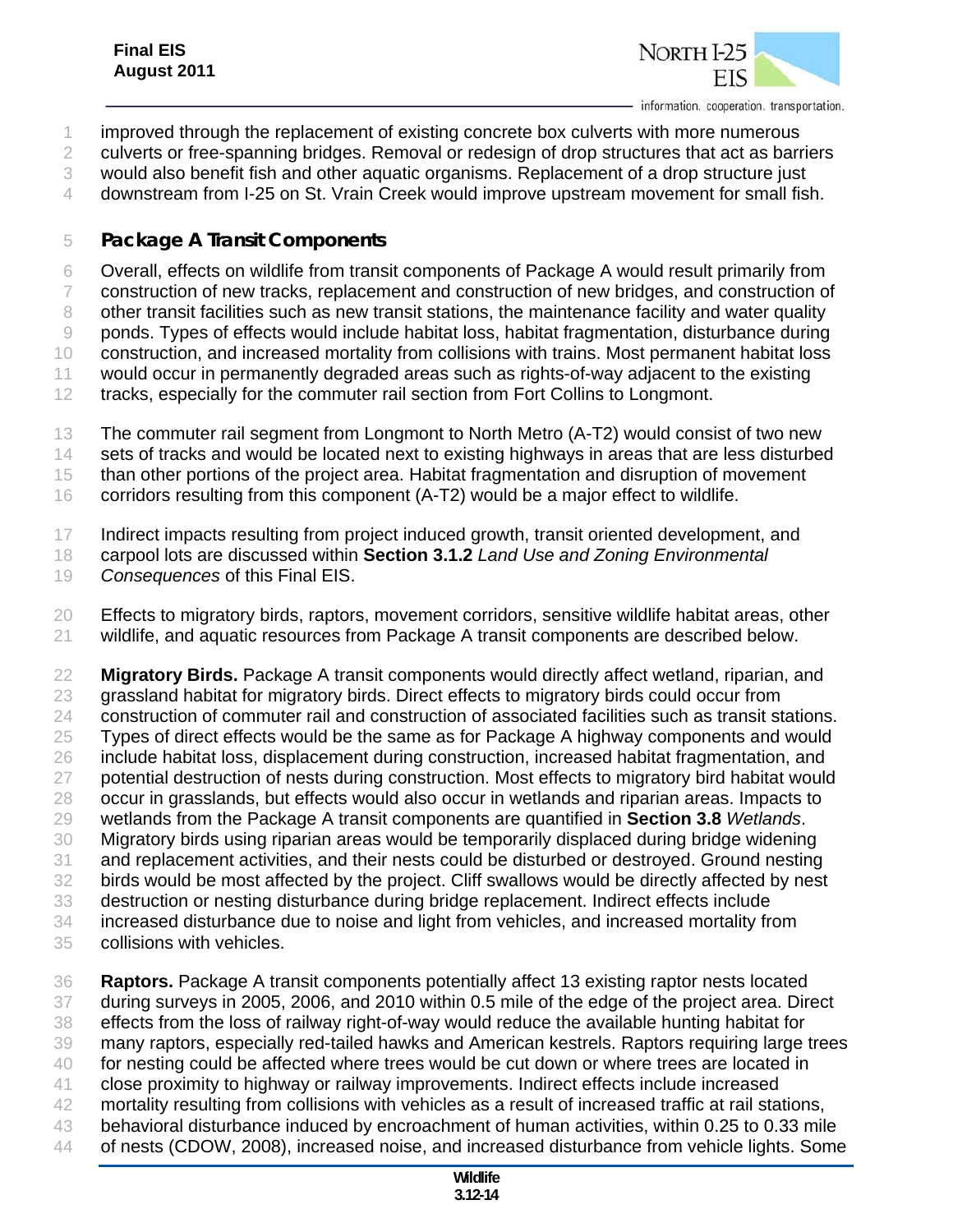

- 1 behavioral disturbance could be temporary as raptors adapt to the changed environment. Most
- 2 of the proposed transit stations are located in previously disturbed areas; however, because of

3 the expected induced growth around transit stations, raptors would be expected to avoid the

4 area.

 **Big Game and Movement Corridors.** Package A transit components potentially affect seven wildlife movement corridors located at Fossil Creek, Big Thompson River, Little Thompson River, St. Vrain Creek, Little Dry Creek, and the overland corridors in the Ish Reservoir and Firestone/Frederick areas (**Table 3.12-6**). Collisions with trains have been documented as a source of mortality for wildlife, including mule deer, white-tailed deer, and elk (Wells et al., 1999), thus the existing BNSF railway probably results in some mortality to wildlife. Currently, the BNSF railway is not a major obstacle to wildlife movement due to the sporadic nature of 12 fencing along the alignment, the small size of the fences (three strand barbed wire), and relatively low frequency of rail traffic. However, a future transit agency could install chain link fences on both sides of the tracks along the entire commuter rail corridor for safety and liability purposes. Construction of new retaining walls along the rail alignment would also create new barriers to wildlife movement. Where retaining walls are present, the fences would be located 17 along the top of the retaining wall. Implementation of Package A transit alternatives would create a substantial barrier to wildlife movement because of the new fences and retaining walls, and would result in habitat fragmentation by isolating patches of wildlife habitat on 20 opposite sides of the rail alignment. Retaining walls and fences typically funnel wildlife movements towards existing underpasses and crossing sites (Barnum, 2003). Bridges and 22 culverts would thus become much more important for wildlife movement after construction of commuter rail. The commuter rail components of Package A would have a much greater effect on wildlife movements and would result in greater habitat fragmentation than any other components of Package A, Package B, and the Preferred Alternative.

26 Increased traffic as a result of operation of additional bus service along the feeder bus routes 27 could result in an increase in wildlife collisions with vehicles. Overall, increased bus traffic 28 would not affect big game movement corridors.

| <b>Transit Components</b> |                                            |                                                                                                                                                                                                                                                                                                                                                                                                                                                                          |  |
|---------------------------|--------------------------------------------|--------------------------------------------------------------------------------------------------------------------------------------------------------------------------------------------------------------------------------------------------------------------------------------------------------------------------------------------------------------------------------------------------------------------------------------------------------------------------|--|
| <b>Component</b>          |                                            | <b>Effects to Wildlife Movement Corridors</b>                                                                                                                                                                                                                                                                                                                                                                                                                            |  |
| $A-T1$                    | Commuter Rail:<br>Fort Collins to Longmont | Construction of new tracks, safety fences, and retaining walls would<br>create substantial barriers to east-west wildlife movements under<br>this component. Fencing would create a barrier at the overland<br>crossing near Ish Reservoir. Culverts and bridges, including those at<br>Fossil Creek and the Big Thompson and Little Thompson rivers<br>would become much more important for wildlife crossings.                                                         |  |
| $A-T2$                    | Commuter Rail:<br>Longmont to North Metro  | Construction of new tracks, safety fences, and retaining walls would<br>create substantial barriers to east-west wildlife movements under<br>this component. Fencing would create a barrier at the overland<br>crossing west of Firestone and Frederick. Culverts and bridges,<br>including SH 119 at St Vrain Creek, the Little Dry Creek crossing of<br>the rail alignment, and other bridges and culverts would become<br>much more important for wildlife movements. |  |

A-T3 Commuter Bus: Greeley to Denver and DIA

| Table 3.12-6 | Summary of Effects to Wildlife Movement Corridors from Package A |
|--------------|------------------------------------------------------------------|
|              | <b>Transit Components</b>                                        |

No additional lanes are proposed under this component, and long-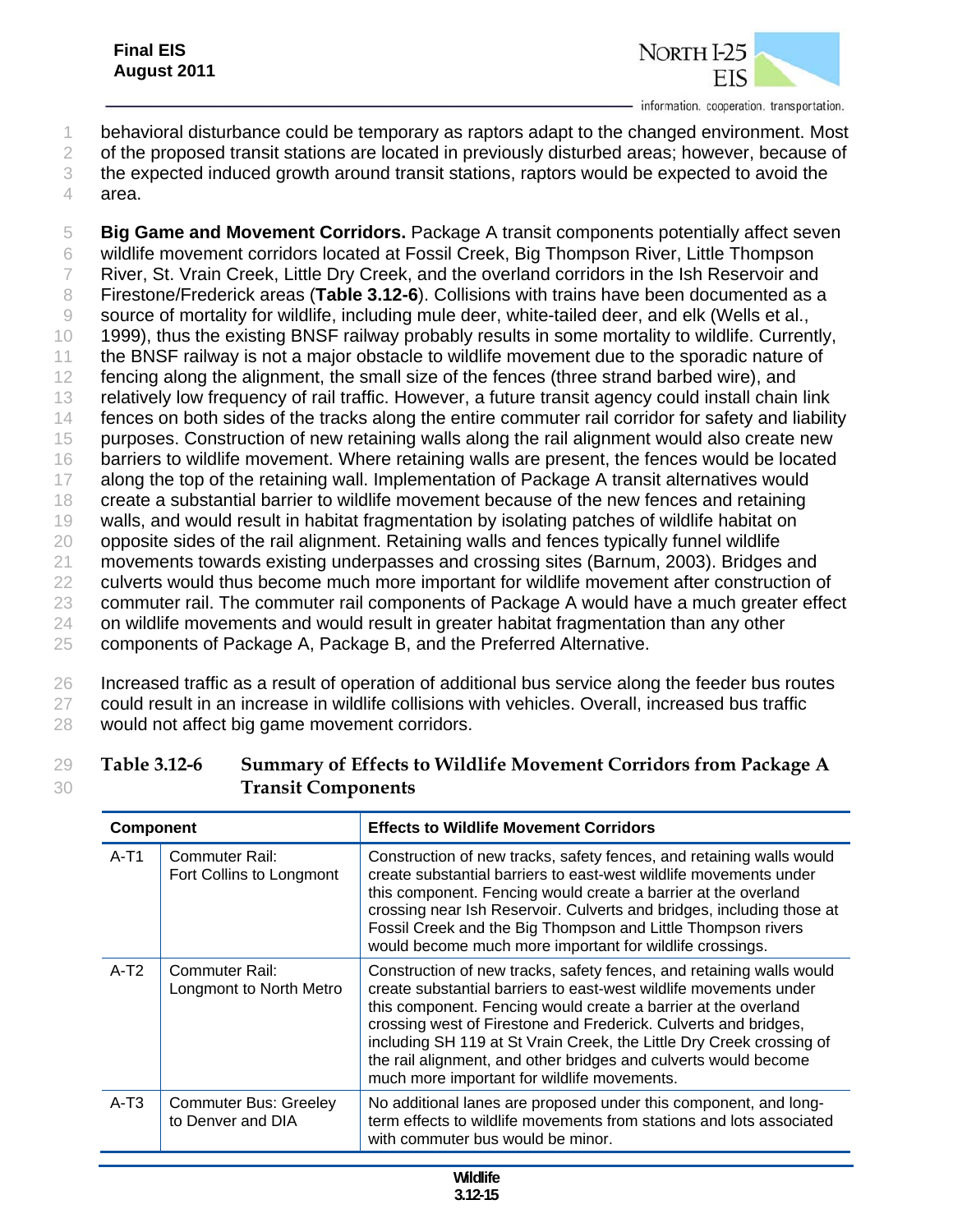

1 **Sensitive Wildlife Habitat Areas.** Package A transit components potentially affect 0.08 acre 2 of sensitive wildlife habitat areas shown in **Table 3.12-7**. Effects to sensitive wildlife habitat

3 from the commuter rail components would include removal of riparian tree and shrub

4 vegetation that provides cover for a wide variety of species in addition to the species already 5 discussed. These effects would occur primarily during construction and replacement of

- 6 bridges. Long-term and indirect effects would include increased fragmentation of riparian
- 7 habitat. Indirect effects of increased noise, light, and human disturbance would be likely to

8 reduce effective habitat.

32

## 9 **Table 3.12-7 Summary of Effects to Sensitive Wildlife Habitat from Package A**  10 **Transit Components**

| <b>Component</b> |                                            | <b>Affected Sensitive Habitat Area</b>                                                                                                                                                                                                                                                                                                                                                                                                                                                                                                   |
|------------------|--------------------------------------------|------------------------------------------------------------------------------------------------------------------------------------------------------------------------------------------------------------------------------------------------------------------------------------------------------------------------------------------------------------------------------------------------------------------------------------------------------------------------------------------------------------------------------------------|
| $A-T1$           | Commuter Rail:<br>Fort Collins to Longmont | No direct impacts to riparian and wetland habitat at the Big<br>Thompson River are expected from the rail alignment and bridge<br>replacement. Riparian habitat at Little Thompson River would not<br>be directly affected by the rail alignment and bridge replacement;<br>however, indirect effects to the Potential Conservation Area<br>designated by CNHP could result. The wildlife crossing area near<br>Ish Reservoir would also be affected by fences and retaining walls<br>which would create a barrier to wildlife movement. |
| $A-T2$           | Commuter Rail:<br>Longmont to North Metro  | Riparian and wetland habitat at St. Vrain Creek (0.08 acre) would<br>be affected by construction of a new bridge crossing.                                                                                                                                                                                                                                                                                                                                                                                                               |
| $A-T3$           | Commuter Bus: Greeley to<br>Denver and DIA | No additional lanes are proposed under this component, and long-<br>term effects to sensitive wildlife habitat would be minor.                                                                                                                                                                                                                                                                                                                                                                                                           |

11 **Other Wildlife.** Disturbance of degraded habitat in railroad rights-of-way could have effects to

12 wildlife. Potential direct effects would include loss of habitat, especially grassland habitat;

13 disruption of migration, and other movements, especially along riparian corridors; and

14 increased mortality from collisions with automobiles or trains. Potential indirect and long-term

15 effects would include increased habitat fragmentation.

 **Aquatic Resources.** No direct effects to aquatic habitat would result from Package A transit components because no surface waters would be directly affected by this component. Potential indirect adverse effects to fish and other aquatic organisms during construction of the commuter rail components would include temporary loss of habitat during construction of bridges, culverts, and other work within streams. Increased erosion during construction could result in increased sediment loads in streams, which would adversely affect aquatic organisms. Wider bridges would cause greater shading of streams, potentially altering stream temperature. New stations and parking lots would increase impervious surface area, leading to increased runoff to nearby streams. These effects would be short-term in duration and would be mitigated through use of construction BMPs (refer to **Section 3.7** *Water Resources*). Package A transit components include construction of water quality ponds to reduce contaminants in runoff, which would benefit fish and other aquatic organisms by improving water quality downstream. Indirect effects could include interference with seasonal movements of aquatic organisms. Construction of new culverts or lengthening of existing culverts would adversely affect aquatic species by increasing shading or replacing natural streambed with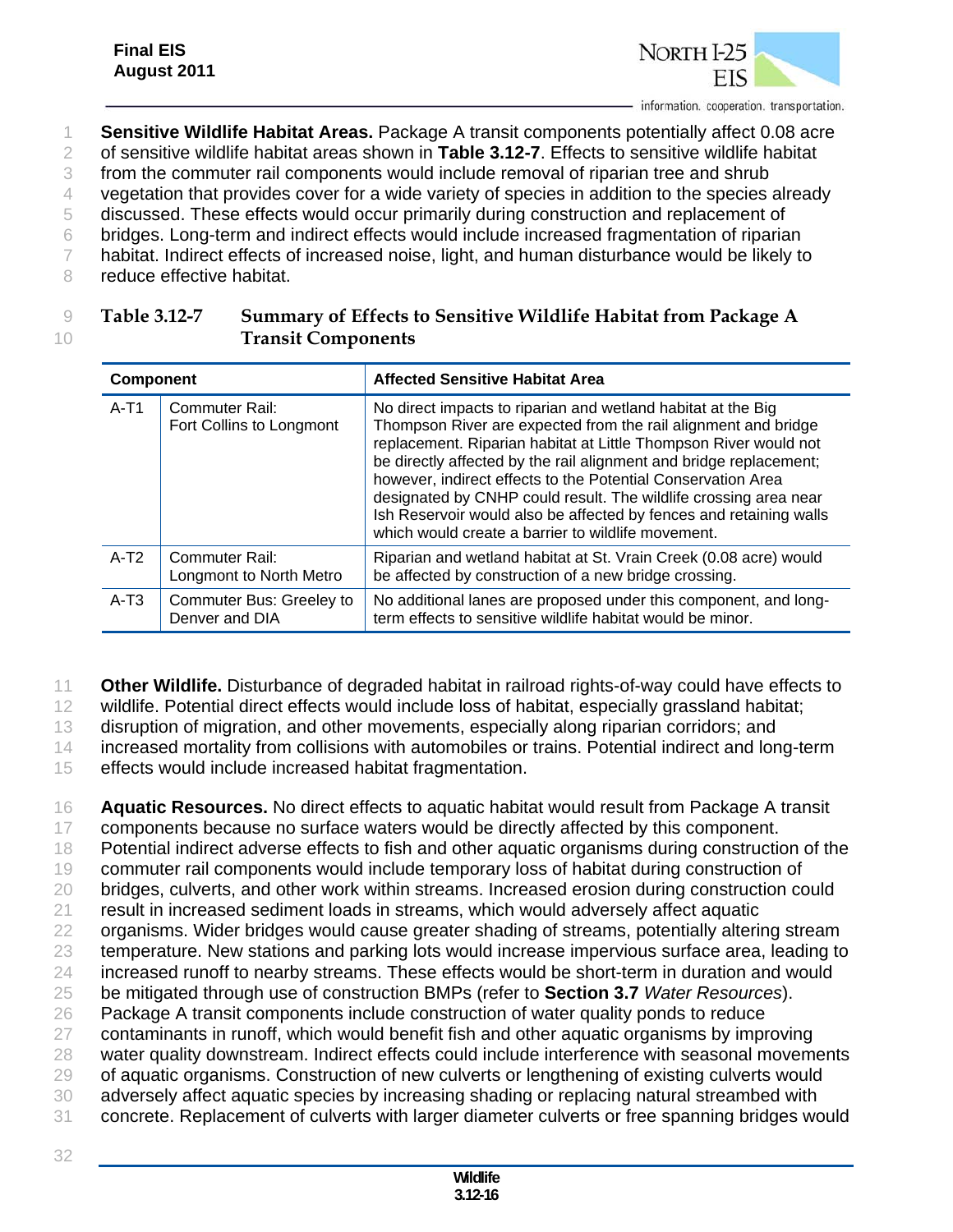

- potentially benefit fish and other aquatic species over the long term by facilitating movements
- 2 along streams and reducing shading. Removal or redesign of drops that act as barriers would
- also benefit fish and other aquatic organisms.

## **3.12.3.3 PACKAGE B**

- Package B includes construction of tolled express lanes on I-25 and implementation of
- bus rapid transit service. Components of Package B are described in detail in **Chapter 2**
- *Alternatives*. **Table 3.12-8** and **Table 3.12-9** summarize environmental consequences of
- Package B to wildlife. **Tables 3.12-14** through **Table 3.12-16** compare impacts associated with
- Package A, Package B, and the Preferred Alternative.

#### *Package B Highway Components*

- Overall, effects on wildlife and fish from Package B highway components would result primarily
- from road widening, and replacement or construction of new bridges. Effects to wildlife would
- include habitat loss, habitat fragmentation, disturbance during construction, and increased risk
- of mortality from collisions with vehicles. Most permanent habitat loss would occur in
- permanently degraded areas such as mowed rights-of-way adjacent to the existing highway.
- Effects to migratory birds, raptors, movement corridors, sensitive wildlife habitat areas, other
- wildlife, and aquatic resources from Package B highway components are described below.
- **Migratory Birds.** Package B highway components would directly affect wetland, riparian, and
- grassland habitat for migratory birds. Impacts to riparian areas and wetlands from the
- Package B highway components are quantified in **Section 3.8** *Wetlands*. Types of effects to
- migratory birds from highway widening and construction of associated facilities under
- Package B would be the same as effects under Package A.
- **Raptors.** Package B highway components potentially affect 43 existing raptor nests located
- during surveys in 2005, 2006, and 2010 within 0.5 mile of the edge of the project area. The
- types of effects to raptors from Package B highway components would be the same as the
- types of effects from Package A highway components.
- **Big Game and Movement Corridors.** Package B highway components would potentially
- affect five wildlife movement corridors along drainages located at the Cache la Poudre River,
- Big Thompson River, Little Thompson River, Little Dry Creek, and Big Dry Creek
- (**Table 3.12-8**). Additionally, highway widening could impact two already fragmented overland
- corridors between the Little Thompson River and St. Vrain Creek, and west of Firestone and
- Frederick. Package B highway components would have the same types of effects on wildlife
- movements as Package A highway components.
-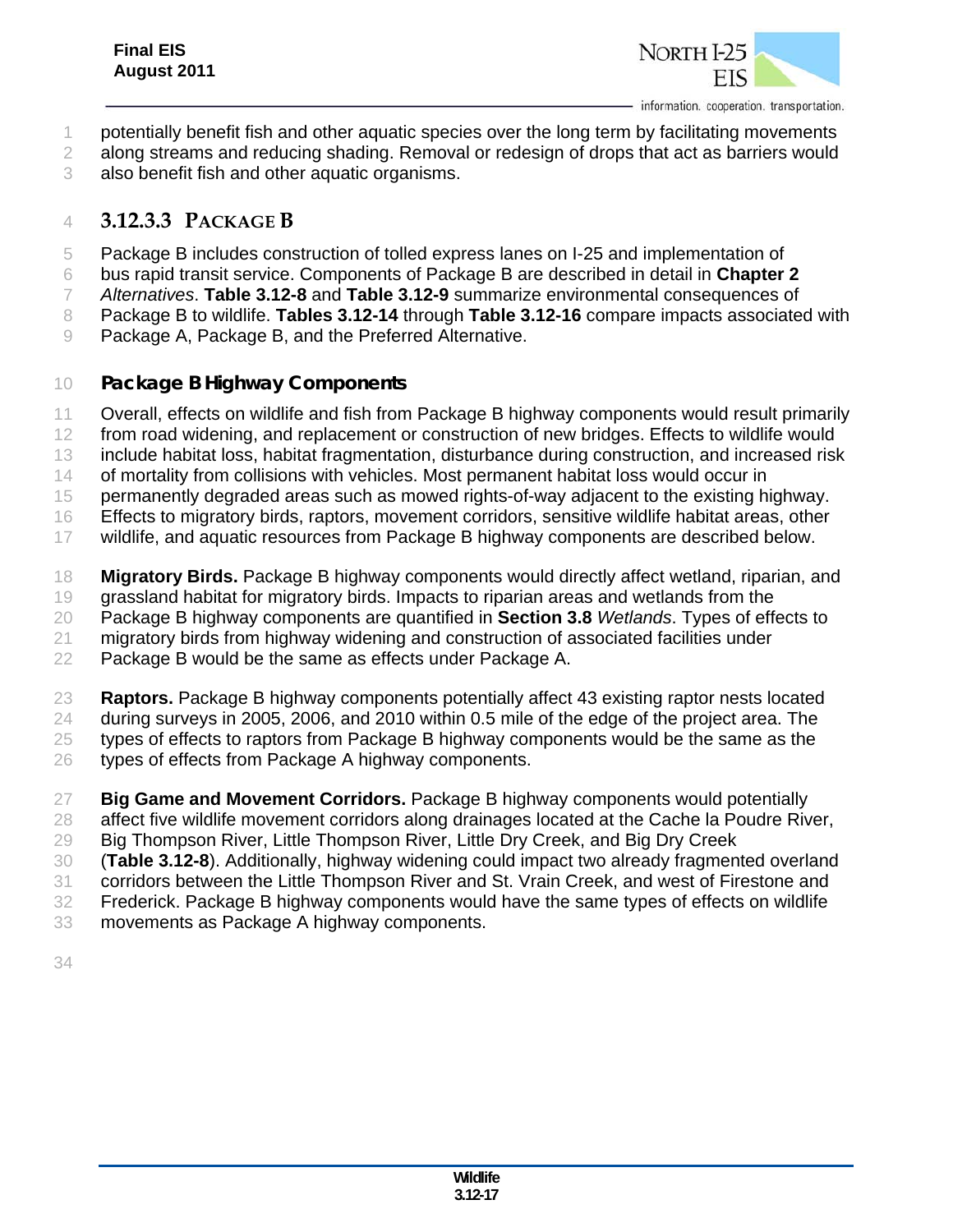

#### 1 **Table 3.12-8 Summary of Effects to Wildlife Movement Corridors from Package B**  2 **Highway Components**

| <b>Component</b> |                                                | <b>Effects to Wildlife Movement Corridors</b>                                                                                                                                                                                                                                                                                                                                                                                                                                                                                                                                                                                                                                                                                                                                                                                       |
|------------------|------------------------------------------------|-------------------------------------------------------------------------------------------------------------------------------------------------------------------------------------------------------------------------------------------------------------------------------------------------------------------------------------------------------------------------------------------------------------------------------------------------------------------------------------------------------------------------------------------------------------------------------------------------------------------------------------------------------------------------------------------------------------------------------------------------------------------------------------------------------------------------------------|
| $B-H1$           | Safety Improvements:<br>SH 1 to SH 14          | No additional lanes are proposed in this area, and long-term effects to<br>wildlife movements would be minor.                                                                                                                                                                                                                                                                                                                                                                                                                                                                                                                                                                                                                                                                                                                       |
| $B-H2$           | <b>Tolled Express Lanes:</b><br>SH 14 to SH 60 | Construction of additional lanes in this component would increase<br>existing fragmentation of habitat near I-25 by creating greater<br>separation between existing habitat on either side of the highway.<br>Bridges at the Cache la Poudre and Big Thompson rivers would be<br>replaced with larger structures that would benefit wildlife over the long<br>term by creating wider movement corridors and increasing the overall<br>perception of openness by wildlife. These bridges would continue to<br>provide movement corridors beneath the highway.                                                                                                                                                                                                                                                                        |
| $B-H3$           | <b>Tolled Express Lanes:</b><br>SH 60 to E-470 | Construction of additional lanes in this component would increase<br>existing fragmentation of habitat near I-25. The bridges at the Little<br>Thompson and Little Dry Creek would be replaced with larger<br>structures that would benefit wildlife over the long term by creating<br>wider movement corridors and increasing the overall perception of<br>openness by wildlife. These bridges would continue to provide<br>movement corridors beneath the highway. The size of the St. Vrain<br>Creek bridge at I-25 would not be modified, and this bridge would<br>continue to provide an underpass for wildlife. Increasing highway<br>width also increases wildlife collision risk at the overland movement<br>corridors located between the Little Thompson River and St. Vrain<br>Creek and west of Firestone and Fredrick. |
| $B-H4$           | <b>Tolled Express Lanes:</b><br>E-470 to US 36 | Construction of additional lanes in this component would increase<br>existing fragmentation of habitat by I-25. The bridge at Big Dry Creek<br>would be replaced with a wider structure, and would continue to<br>provide a movement corridor beneath the highway.                                                                                                                                                                                                                                                                                                                                                                                                                                                                                                                                                                  |

3 **Sensitive Wildlife Habitat Areas.** Package B highway components potentially affect 2.35 acres

4 of sensitive wildlife habitat areas shown in **Table 3.12-9**. Effects to sensitive wildlife habitat from

5 Package B highway components would include removal of riparian tree and shrub vegetation

6 that provides cover for a wide variety of species in addition to the species already discussed.

7 These effects would occur primarily during construction and replacement of bridges and

8 overpasses. Long-term and indirect effects would include increased fragmentation of riparian

9 habitat. Indirect effects of increased noise, light, and human disturbance would be likely to

10 reduce available habitat.

11

**Wildlife 3.12-18**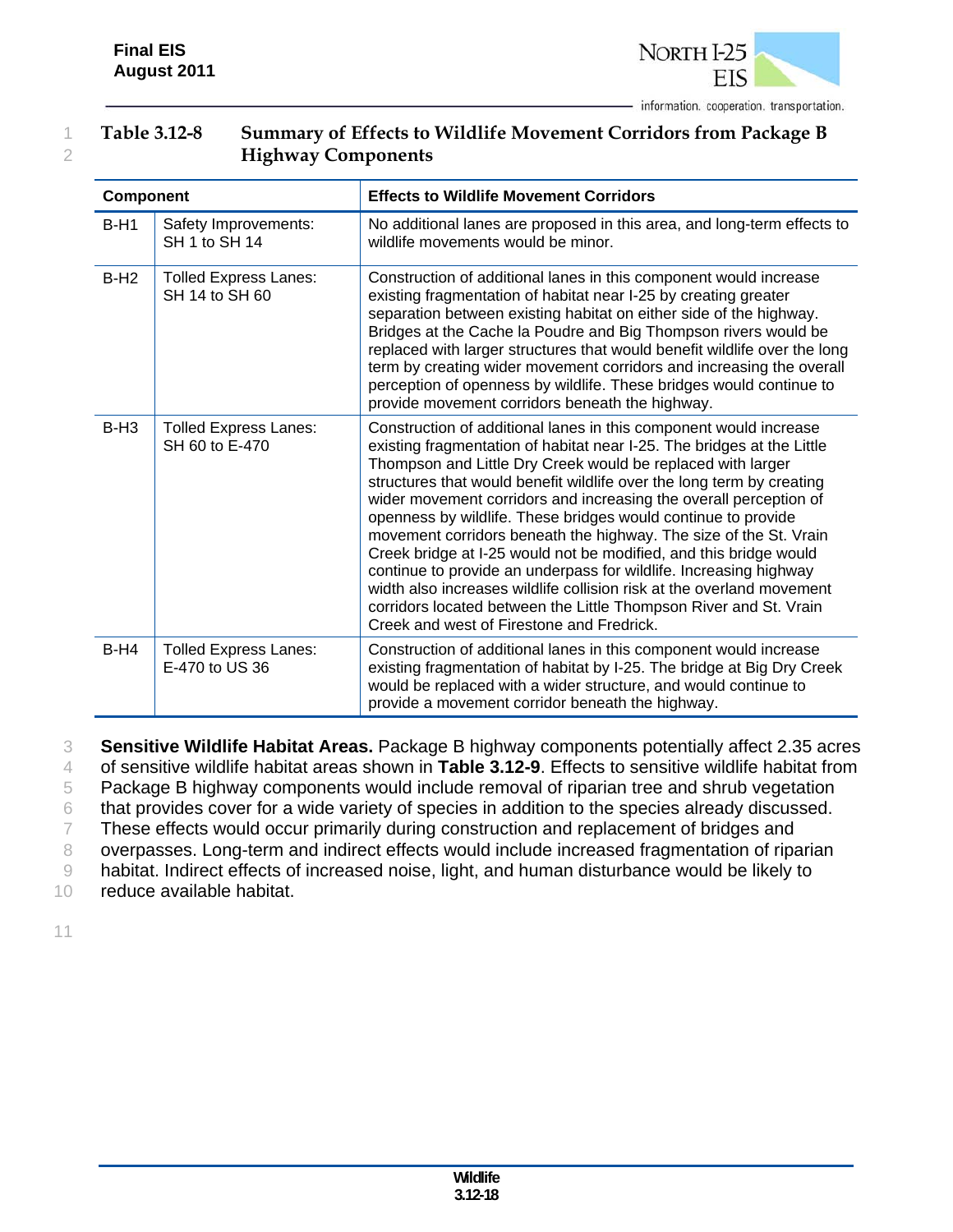

## 1 **Table 3.12-9 Summary of Effects to Sensitive Wildlife Habitat from Package B**  2 **Highway Components**

| <b>Component</b> |                                                | <b>Affected Sensitive Habitat Area</b>                                                                                                                                                                                                                                                                            |  |  |
|------------------|------------------------------------------------|-------------------------------------------------------------------------------------------------------------------------------------------------------------------------------------------------------------------------------------------------------------------------------------------------------------------|--|--|
| $B-H1$           | Safety Improvements:<br>SH 1 to SH 14          | No additional lanes are proposed under this component, and long-<br>term effects to sensitive wildlife habitat would be minor.                                                                                                                                                                                    |  |  |
| $B-H2$           | <b>Tolled Express Lanes:</b><br>SH 14 to SH 60 | Riparian and wetland habitat at the Cache la Poudre River<br>(1.55 acres) and Big Thompson River (State Wildlife Area) (0.52 acre)<br>would be affected by highway widening and bridge replacement<br>under this component.                                                                                       |  |  |
| $B-H3$           | <b>Tolled Express Lanes:</b><br>SH 60 to E-470 | Riparian and wetland habitat at the Little Thompson River (0.28 acre)<br>would be affected by highway widening and bridge replacement<br>under this component. Sensitive riparian habitat also occurs along<br>St. Vrain Creek near I-25, but no changes are proposed to the I-25<br>bridge over St. Vrain Creek. |  |  |
| $B-H4$           | <b>Tolled Express Lanes:</b><br>E-470 to US 36 | N/A - No effects to sensitive habitat are expected under this<br>component because no sensitive habitat occurs in the project area for<br>this component.                                                                                                                                                         |  |  |

3 **Other Wildlife.** The types of effects to wildlife from disturbance of degraded habitat in areas

4 such as highway rights-of-way from Package B would be the same as the types of effects from

5 Package A. Potential direct effects of the highway components would include loss of habitat,

6 especially grassland habitat; disruption of migration, and other movements such as foraging,

7 especially along riparian corridors; and increased mortality from collisions with automobiles.

8 Potential indirect and long-term effects would include increased habitat fragmentation.

9 **Aquatic Resources.** Package B highway components would directly affect 2.25 acres of

10 aquatic habitat. Types of adverse effects to fish and other aquatic organisms during

11 construction of Package B highway components would be the same as effects from Package A

12 highway components and would include temporary loss of habitat during construction of piers,

13 bridges, culverts, and other work within streams. Types of indirect effects such as increased 14 sediment loads during construction and long-term effects such as interference with seasonal

15 movements would also be to the same as types of effects from Package A highway

16 components. As with Package A highway components, Package B highway components

17 would include water quality ponds which would provide an indirect benefit to aquatic organisms

18 by improving water quality downstream. Effects to aquatic resources from Package A,

19 Package B, and the Preferred Alternative are summarized in **Table 3.12-14**.

## 20 *Package B Transit Components*

21 Effects on wildlife from Package B transit components would result from construction of new

22 bus rapid transit stations and queue jumps on US 85. Types of effects would include habitat

23 loss, disturbance during construction, and possibly increased mortality from collisions with

24 buses. Most permanent habitat loss would occur in permanently degraded areas. Habitat

25 fragmentation would not be an effect from these components.

26 Effects to migratory birds, raptors, movement corridors, sensitive wildlife habitat areas, other

27 wildlife, and aquatic resources from Package B transit components are described below.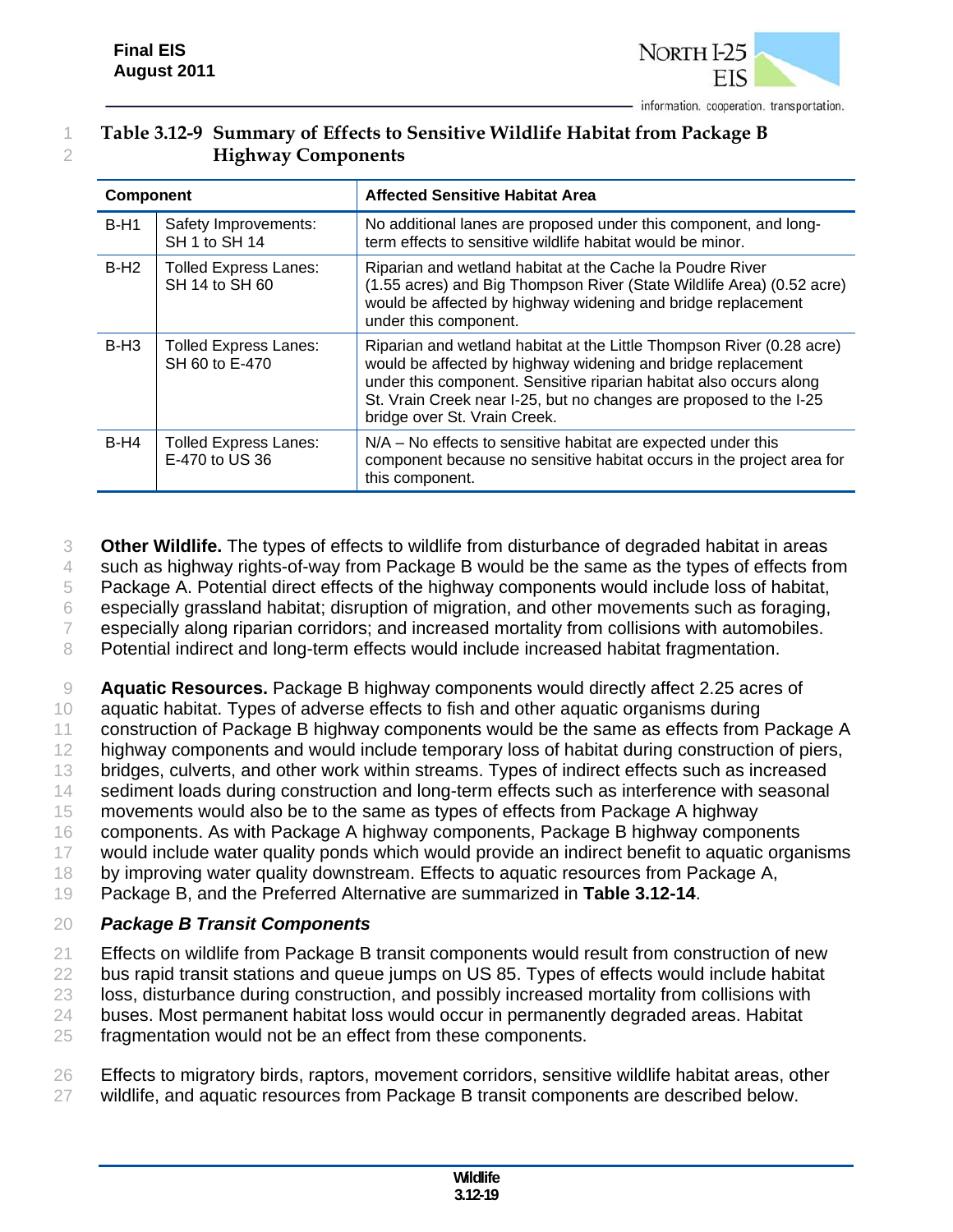

- **Migratory Birds.** Package B transit components would directly affect wetland, riparian, and
- grassland habitat for migratory birds. Effects to migratory birds from Package B transit
- components would include habitat loss and disturbance during construction, if construction
- occurs during nesting season.
- **Raptors.** Effects to raptors from Package B transit components would be limited to potential
- loss of foraging habitat and disturbance of foraging activity during construction. No raptor nests
- were identified within 0.5 miles of these components during surveys in 2005, 2006, and 2010.

 **Big Game and Movement Corridors.** Package B transit components would not have substantial effects on wildlife movement corridors. No additional lanes that could fragment habitat or affect wildlife crossings are planned as part of these components. Proposed bus rapid transit stations are generally located near existing intersections and would not affect wildlife movement corridors. Increased traffic as a result of operation of additional bus service could result in a slight increase in wildlife collisions with vehicles.

 **Sensitive Wildlife Habitat Areas.** Package B transit components would not have substantial effects to sensitive wildlife habitat. None of the proposed bus rapid transit stations are located in sensitive wildlife habitat such as riparian areas. Operation of additional bus service would affect sensitive wildlife habitat areas due to a slight increase in noise and increased traffic.

 **Other Wildlife.** Few substantial effects to other wildlife from the Package B transit components would be expected because this component does not involve construction of new lanes and because proposed bus rapid transit stations are generally located near existing intersections.

 **Aquatic Resources Including Fish.** Adverse effects to fish and other aquatic organisms during construction of Package B transit components would be minimal. Package B transit components would not directly affect aquatic habitat.

## **3.12.3.4 PREFERRED ALTERNATIVE**

 The Preferred Alternative includes construction of additional general purpose lanes and tolled express lanes on I-25, construction and implementation of commuter bus and express bus, 28 and implementation of commuter rail. Components of the Preferred Alternative package are described in detail in **Chapter 2** *Alternatives*. **Table 3.12-10** through **Table 3.12-13** below summarize environmental consequences to wildlife associated with the Preferred Alternative components. **Tables 3.12-14** through **3.12-16** provide a comparison of Package A, Package B, and the Preferred Alternative.

## *Preferred Alternative I-25 Improvements Component*

Overall, direct effects on wildlife from the Preferred Alternative highway improvements

component would result primarily from road widening and replacement and construction of

new bridges. The types of effects from the highway components would include habitat loss,

habitat fragmentation, direct mortality through crushing or burial, and disturbance during

construction. Indirect effects include impacts to water quality from increased sedimentation,

- increased traffic resulting in increased wildlife mortality, and increased disturbance from
- vehicle lights. Most permanent habitat loss would occur in permanently degraded areas such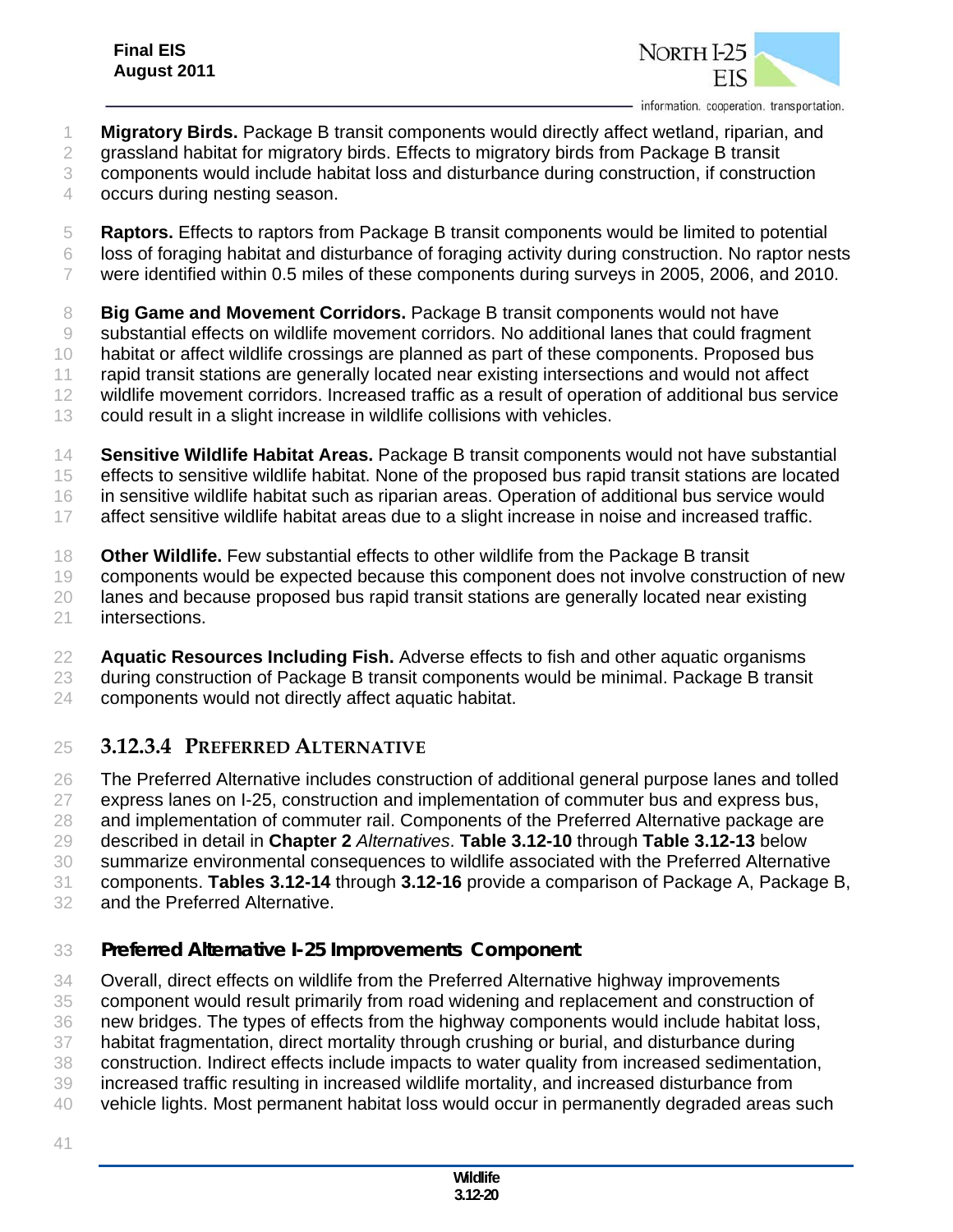

- as mowed rights-of-way adjacent to the existing highway. Effects to migratory birds, raptors,
- movement corridors, sensitive wildlife habitat areas, other wildlife, and aquatic resources from
- the Preferred Alternative highway improvements component are described below.

 **Migratory Birds.** The Preferred Alternative highway improvements component would directly affect wetland, riparian, and grassland habitat for migratory birds. Impacts to riparian areas and wetlands from the Preferred Alternative highway improvements component are quantified in **Section 3.8** *Wetlands*. Types of effects to migratory birds from highway improvements and construction of associated facilities under the Preferred Alternative would be the same as the types of effects from Packages A and B.

- **Raptors.** Preferred Alternative highway improvements component would potentially affect
- 46 existing raptor nests identified within 0.5 mile of the edge of the project area during surveys
- in 2005, 2006, and 2010. The types of effects to raptors from the Preferred Alternative highway
- improvements component would be the same as the types of effects from Package A and
- Package B.
- **Big Game and Movement Corridors.** Preferred Alternative highway improvements
- component would affect five wildlife movement corridors located at the Cache la Poudre River,
- Big Thompson River, Little Thompson River, Little Dry Creek, and Big Dry Creek
- (**Table 3.12-10)**. Additionally, increasing the highway width to accommodate general purpose
- lanes and tolled express lanes would increase wildlife collision risks at the overland wildlife
- movement corridors between the Little Thompson River and St. Vrain Creek, and west of
- Firestone and Frederick. Preferred Alternative highway improvements would have the same
- types of effects on wildlife movements as Package A and Package B.
-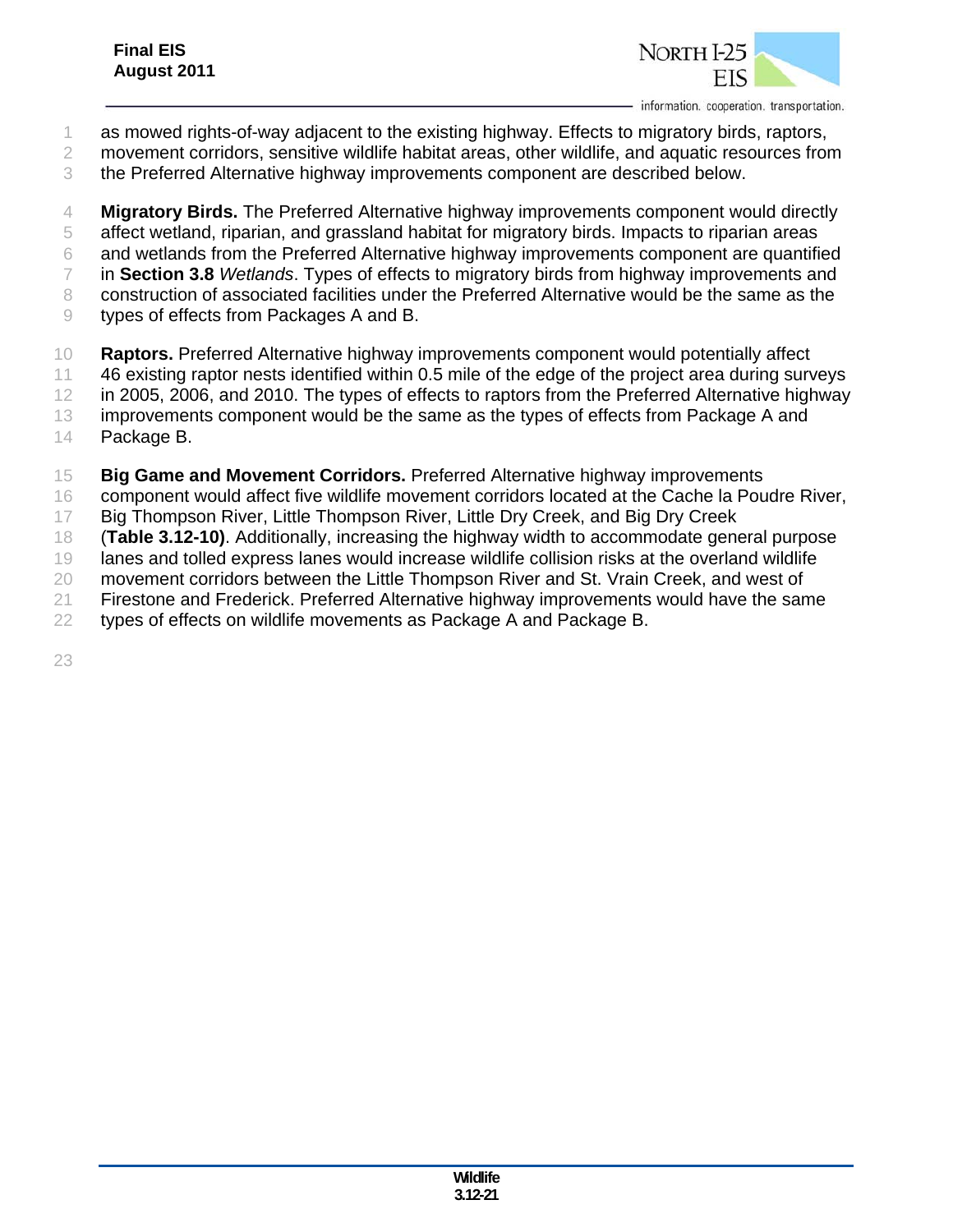

#### 1 **Table 3.12-10 Effects to Wildlife Movement Corridors from Preferred Alternative**  2 **Highway Improvement Components**

| <b>Component</b>                                                       | <b>Effects on Wildlife Movement Corridors</b>                                                                                                                                                                                                                                                                                                                                                                                                                                                                                                                                                                                                                                                                                                                                                                                                                                                             |  |  |
|------------------------------------------------------------------------|-----------------------------------------------------------------------------------------------------------------------------------------------------------------------------------------------------------------------------------------------------------------------------------------------------------------------------------------------------------------------------------------------------------------------------------------------------------------------------------------------------------------------------------------------------------------------------------------------------------------------------------------------------------------------------------------------------------------------------------------------------------------------------------------------------------------------------------------------------------------------------------------------------------|--|--|
| I-25 Safety Improvements:<br>SH 1 to SH 14                             | No additional lanes are proposed in this area, and long-term<br>effects to wildlife movements from this would be minor (i.e., the<br>same as under the No-Action Alternative).                                                                                                                                                                                                                                                                                                                                                                                                                                                                                                                                                                                                                                                                                                                            |  |  |
| I-25 General Purpose Lane<br>Improvements:<br>SH 14 to SH 66           | Construction of additional lanes in this component would increase<br>existing fragmentation of habitat by I-25 by creating greater<br>separation between existing habitat on either side of the highway.<br>Bridges at the Cache la Poudre, Big Thompson, and Little<br>Thompson rivers would be replaced with larger structures that<br>would benefit wildlife over the long term by creating wider<br>movement corridors and increasing the overall perception of<br>openness by wildlife. These bridges would continue to provide<br>movement corridors beneath the highway. The size of the St. Vrain<br>Creek bridges at I-25 would not be modified, and these bridges<br>would continue to provide an underpass for wildlife. Increasing<br>highway width increases wildlife collision risk at the overland<br>wildlife movement corridor between the Little Thompson River and<br>St. Vrain Creek. |  |  |
| I-25 Buffer-separated Tolled<br><b>Express Lanes:</b><br>SH 66 to SH 7 | Construction of additional lanes in this component would increase<br>existing fragmentation of habitat by I-25. The bridge at Little Dry<br>Creek would be replaced with a wider structure, and would<br>continue to provide a movement corridor beneath the highway. The<br>bridge over St. Vrain River would not be modified, and would<br>continue to provide an underpass for wildlife. Increasing highway<br>width increases wildlife collision risk at the overland wildlife<br>movement corridor west of Firestone and Frederick.                                                                                                                                                                                                                                                                                                                                                                  |  |  |
| I-25 Buffer-separated Tolled<br><b>Express Lanes:</b><br>SH 7 to US 36 | Construction of additional lanes would increase existing<br>fragmentation of habitat by I-25. The bridge at Big Dry Creek would<br>be replaced with larger structures that would benefit wildlife over<br>the long term by creating wider movement corridors and increasing<br>the overall perception of openness by wildlife. These bridges would<br>continue to provide movement corridors beneath the highway.                                                                                                                                                                                                                                                                                                                                                                                                                                                                                         |  |  |

 **Sensitive Wildlife Habitat Areas.** Preferred Alternative highway improvements component would affect 1.88 acres of sensitive wildlife habitat areas shown in **Table 3.12-11**. Other sensitive wildlife habitat areas in the project area are primarily riparian and wetland areas associated with major drainageways. These areas correspond closely with movement corridors for big game and other wildlife. Effects to sensitive wildlife habitat from the Preferred 8 Alternative highway improvements component would include removal of riparian tree and shrub vegetation that provides cover for a wide variety of species in addition to the species already discussed. These effects would occur primarily during construction and replacement of 11 bridges and overpasses. Long-term and indirect effects would include increased fragmentation 12 of riparian habitat. Indirect effects of increased noise, light, and human disturbance would reduce available habitat.

14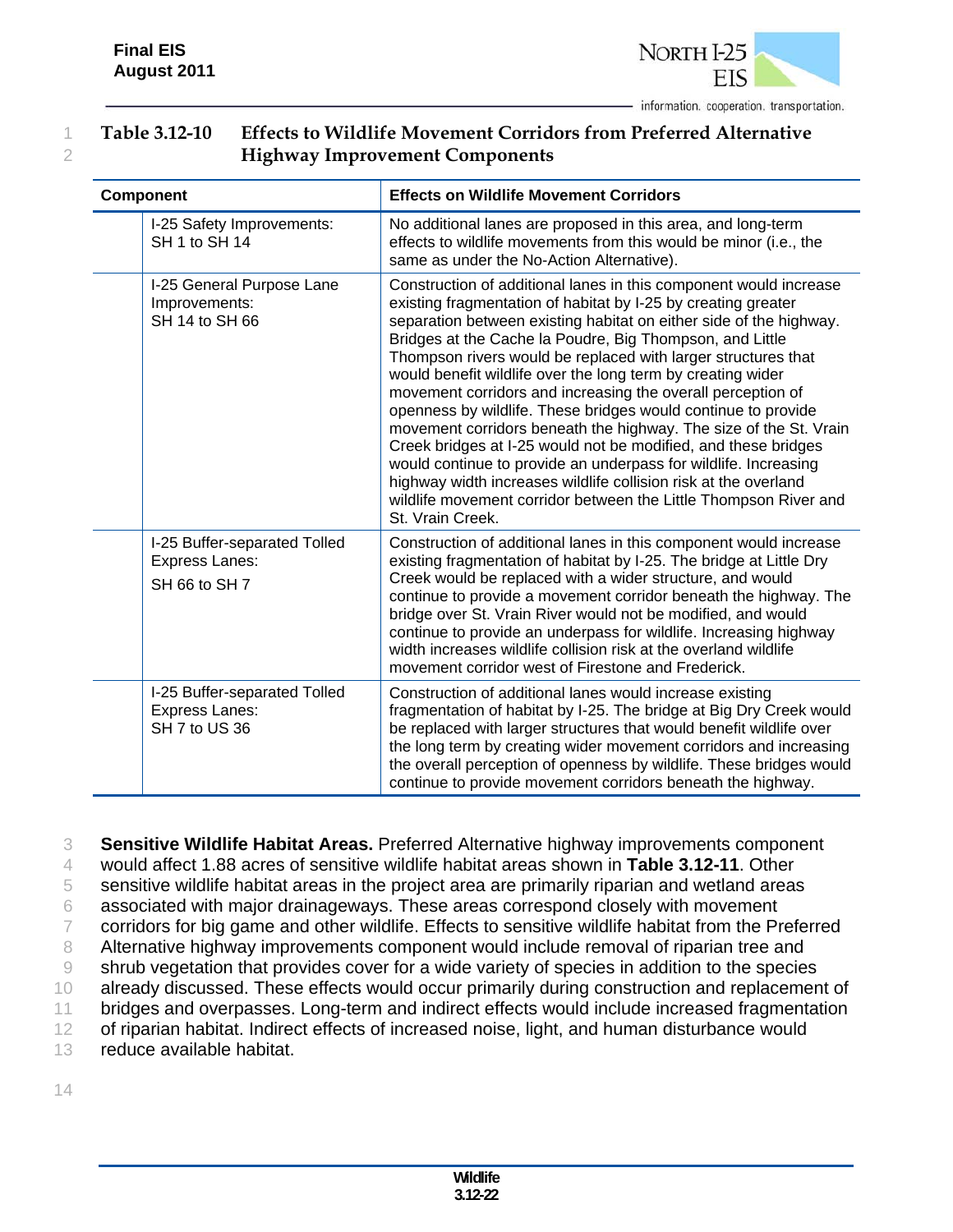

#### 1 **Table 3.12-11 Effects to Sensitive Wildlife Habitat from Preferred Alternative**  2 **Highway Improvement Components**

| <b>Component</b> |                                      | <b>Affected Sensitive Habitat Area</b>                                                                                                                                                                                                    |  |  |
|------------------|--------------------------------------|-------------------------------------------------------------------------------------------------------------------------------------------------------------------------------------------------------------------------------------------|--|--|
|                  | I-25 Improvements:<br>SH 1 to SH 14  | No additional lanes are proposed in this component, and<br>long-term effects to sensitive wildlife habitat would be minor.                                                                                                                |  |  |
|                  | I-25 Improvements:<br>SH 14 to SH 66 | Riparian and wetland habitat at the Cache la Poudre River<br>(1.16 acres), Big Thompson River (0.47 acre), and Little<br>Thompson River (0.25 acre) would be affected by highway<br>widening and bridge replacement under this component. |  |  |
|                  | I-25 Improvements:<br>SH 66 to SH 7  | Sensitive riparian habitat also occurs along St. Vrain River<br>near I-25, but no changes are proposed to the I-25 bridge<br>over the St. Vrain River.                                                                                    |  |  |
|                  | I-25 Improvements:<br>SH 7 to US 36  | No effects to sensitive habitat are expected in this<br>component.                                                                                                                                                                        |  |  |

3 **Other Wildlife** Effects to wildlife from disturbance of degraded habitat in areas such as

4 highway rights-of-way would include potential direct effects such as loss of habitat, especially

5 grassland habitat; disruption of migration and other movements, especially along riparian

6 corridors; and increased mortality from collisions with automobiles. Potential indirect and long-

7 term effects would include increased habitat fragmentation.

 **Aquatic Resources.** Preferred Alternative highway improvements component would directly affect 1.54 acres of aquatic habitat. Types of adverse effects to fish and other aquatic 10 organisms during construction of the Preferred Alternative highway improvements component would be the same as effects from Packages A and B highway components and would include 12 temporary loss of habitat during construction of piers, bridges, culverts, and other work within 13 streams. Types of indirect effects such as increased sediment loads during construction and 14 long-term effects such as interference with seasonal movements would also be the same as Packages A and B highway components. As with Packages A and B highway components, the Preferred Alternative highway improvements component would include water quality ponds which would provide an indirect benefit to aquatic organisms by improving water quality downstream.

## 19 *Preferred Alternative Transit Components*

20 Overall, effects on wildlife from transit components of the Preferred Alternative would be similar

21 to the effects from Package A transit components and result primarily from construction of new

22 passing tracks, maintenance roads, replacement and construction of new bridges, and

23 construction of other transit facilities such as new transit stations, the maintenance facility and

24 water quality ponds. Types of effects would include habitat loss, habitat fragmentation,

25 disturbance during construction, and increased mortality from collisions with trains. Most

26 permanent habitat loss would occur in permanently degraded areas such as rights-of-way

- 27 adjacent to the existing tracks, especially for the commuter rail section from Fort Collins to
- 28 Longmont.
- 29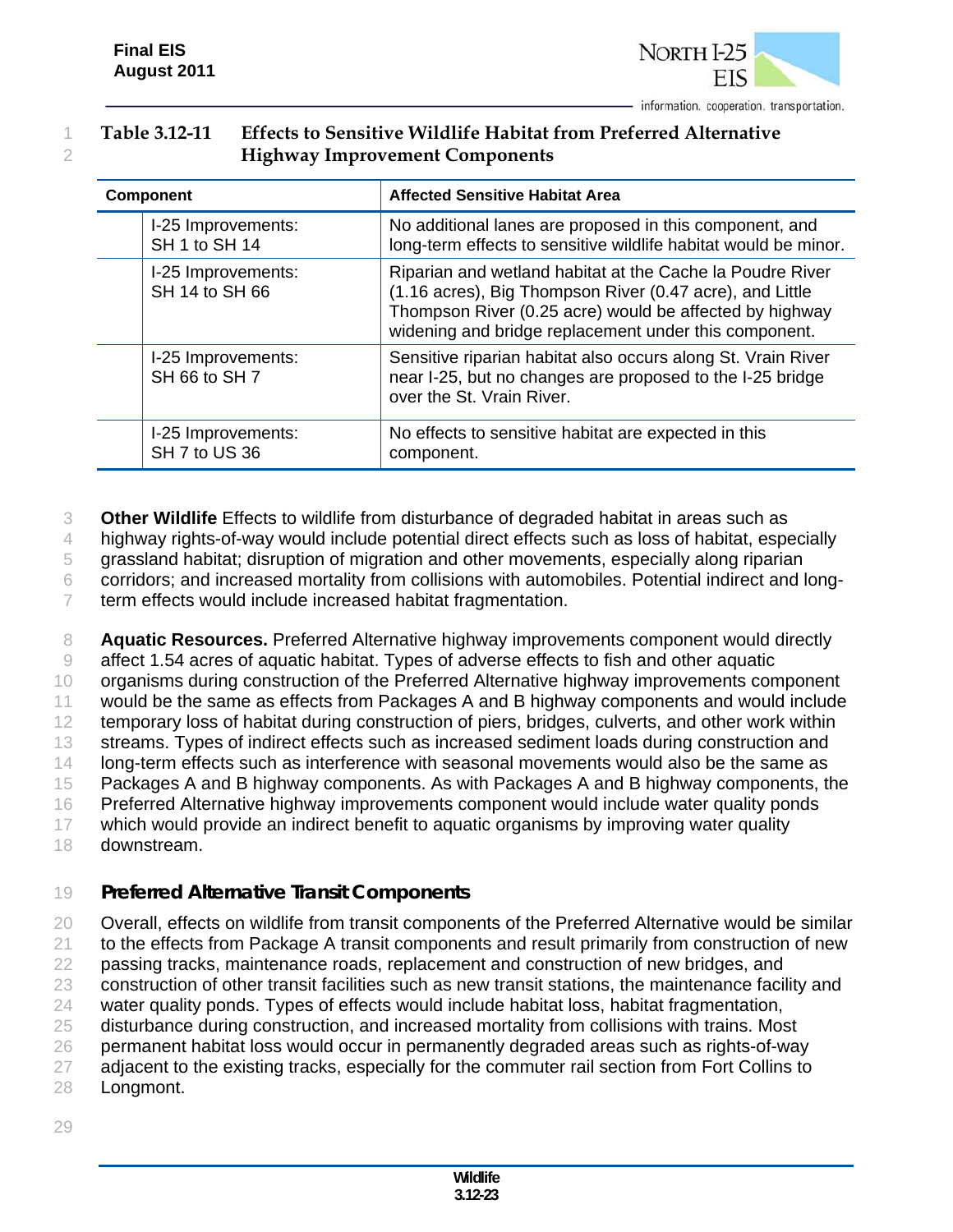

- The commuter rail segment from Longmont to North Metro would consist of new sets of tracks (passing tracks) at four locations:
- Beginning at 6th Street in Loveland, continuing north to 0.04 mile south of West 57th Street 4 in Loveland. (Length  $= 3.7$  miles)
- Beginning 0.3 mile south of East CR 6c in Berthoud, continuing north to 0.4 mile north of WCR 14. (Length = 4.5 miles)
- $7 \rightarrow$  Beginning in Longmont 0.05 mile west of Martin Street, continuing north along existing BNSF corridor to 19th Avenue. (Length = 2.3 miles)
- 9 **Beginning 0.6 mile west of I-25, continuing north along existing UPRR to 0.3 mile south of** CR 20. (Length = 5.2 miles)
- The Preferred Alternative design also includes a maintenance road parallel to the Burlington
- Northern/Santa Fe (BNSF) line between Longmont and Fort Collins. Commuter rail track that
- is not within the BNSF right-of-way would not include a maintenance road.
- Wildlife habitat fragmentation and disruption of wildlife movement corridors would result from
- this component. Indirect impacts resulting from project induced growth, transit oriented

development, and carpool lots are discussed within **Section 3.1.2** *Land Use and Zoning* 

- *Environmental Consequences* of this Final EIS.
- Effects to migratory birds, raptors, movement corridors, sensitive wildlife habitat areas, other wildlife, and aquatic resources from Preferred Alternative transit components are described below.
- **Migratory Birds.** Preferred Alternative transit components would directly affect wetland, riparian, and grassland habitat for migratory birds. Direct effects to migratory birds could occur from construction of commuter rail and construction of associated facilities such as transit stations. Types of effects to migratory birds from Preferred Alternative transit components and construction of associated facilities under the Preferred Alternative would be the same as the types of effects from Package A.
- **Raptors.** Preferred Alternative transit components potentially affect 11 existing raptor nests located during surveys in 2005, 2006, and 2010 within 0.5 mile of the edge of the project area. Types of effects to raptors from Preferred Alternative transit components and construction of associated facilities under the Preferred Alternative transit components would be the same as the types of effects from Package A.
- **Big Game and Movement Corridors.** Preferred Alternative transit components potentially affect the seven wildlife movement corridors, five corridors along drainages at Fossil Creek, Big Thompson River, Little Thompson River, St. Vrain Creek, Little Dry Creek, and two overland corridors located in the Ish Reservoir and Firestone/Frederick areas **(Table 3.12-12**). Types of effects to big game and movement corridors from Preferred Alternative transit components and construction of associated facilities under the Preferred Alternative transit components would be the same as the types of effects from Package A transit components.
-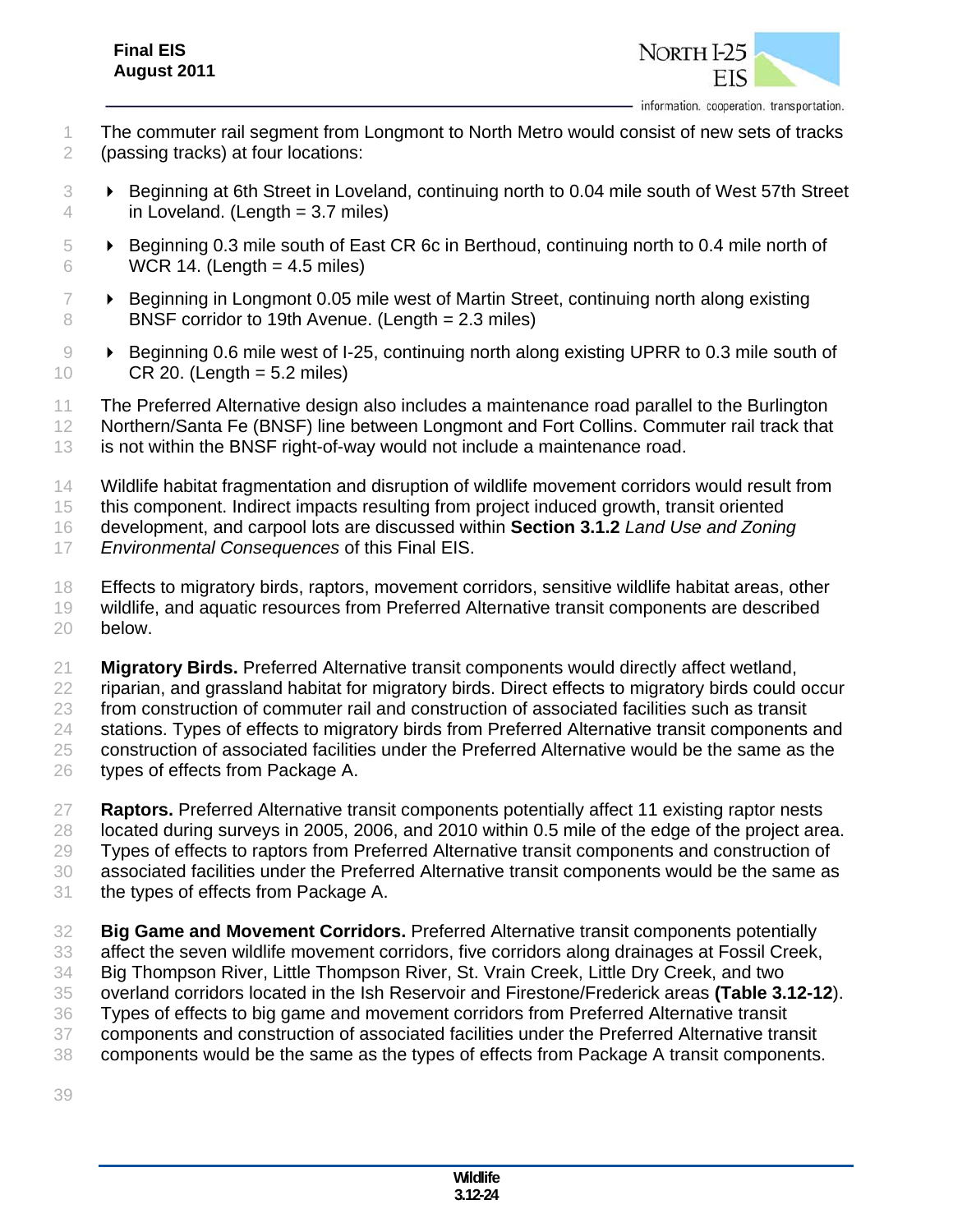

#### 1 **Table 3.12-12 Summary of Effects to Wildlife Movement Corridors from Preferred**  2 **Alternative Transit Components**

| <b>Component</b> |                              | <b>Effects to Wildlife Movement Corridors</b>                                                                                                                                                                                                                                                                                                                                                                                                                                                                                                                                                   |  |  |  |
|------------------|------------------------------|-------------------------------------------------------------------------------------------------------------------------------------------------------------------------------------------------------------------------------------------------------------------------------------------------------------------------------------------------------------------------------------------------------------------------------------------------------------------------------------------------------------------------------------------------------------------------------------------------|--|--|--|
|                  | I-25 Express Bus             | No additional lanes are proposed and no long-term effects to wildlife<br>movements are expected.                                                                                                                                                                                                                                                                                                                                                                                                                                                                                                |  |  |  |
|                  | US 85 Commuter Bus           | No additional lanes are proposed and no long-term effects to wildlife<br>movements are expected.                                                                                                                                                                                                                                                                                                                                                                                                                                                                                                |  |  |  |
|                  | <b>Commuter Rail Transit</b> | Construction of new passing tracks, fences, and retaining walls<br>would create barriers to east-west wildlife movements. Use of<br>wildlife-friendly fences wherever possible would mitigate this impact.<br>Fencing would create a barrier at the overland crossings near Ish<br>Reservoir and west of Firestone/Frederick. Culverts and bridges,<br>including those at Fossil Creek and the Big Thompson and Little<br>Thompson rivers and along SH 119 at St. Vrain River and the Little<br>Dry Creek crossing of the rail alignment would become more<br>important for wildlife crossings. |  |  |  |

 **Sensitive Wildlife Habitat Areas.** Preferred Alternative transit components potentially affect 0.06 acre of sensitive wildlife habitat areas shown in **Table 3.12-13**. Effects to sensitive wildlife habitat from the commuter rail component of the Preferred Alternative would be the same as that described for Package A commuter rail.

#### 7 **Table 3.12-13 Summary of Effect to Sensitive Wildlife Habitat from Preferred**  8 **Alternative Transit Components**

| <b>Component</b> |                              | <b>Affected Sensitive Habitat Area</b>                                                                                                                                                                                                                                                                                                                                                                                                                                                                                                                                                                                                                                          |  |  |
|------------------|------------------------------|---------------------------------------------------------------------------------------------------------------------------------------------------------------------------------------------------------------------------------------------------------------------------------------------------------------------------------------------------------------------------------------------------------------------------------------------------------------------------------------------------------------------------------------------------------------------------------------------------------------------------------------------------------------------------------|--|--|
|                  | I-25 Express Bus             | No additional lanes are proposed under this component, and no<br>long-term effects to sensitive wildlife habitat are expected.                                                                                                                                                                                                                                                                                                                                                                                                                                                                                                                                                  |  |  |
|                  | US 85 Commuter Bus           | No additional lanes are proposed under this component, and no<br>long-term effects to sensitive wildlife habitat are expected.                                                                                                                                                                                                                                                                                                                                                                                                                                                                                                                                                  |  |  |
|                  | <b>Commuter Rail Transit</b> | No direct impacts to riparian and wetland habitat at the Big<br>Thompson River are expected from the rail alignment and bridge<br>replacement. Riparian habitat at the Little Thompson River would not<br>be directly affected by the rail alignment and bridge replacement;<br>however, indirect effects to the Potential Conservation Area<br>designated by CNHP could result. The wildlife crossing area near Ish<br>Reservoir also could be affected by fences and retaining walls, which<br>would create a barrier to wildlife movement. Riparian and wetland<br>habitat at the St. Vrain River (0.06 acre) would be affected by<br>construction of a new bridge crossing. |  |  |

9 **Other Wildlife.** Disturbance of degraded habitat in railroad rights-of-way could have effects to

10 wildlife. Potential direct effects would include loss of habitat, especially grassland habitat;

11 disruption of migration, and other movements such as foraging, especially along riparian

- 12 corridors; and increased mortality from collisions with automobiles or trains. Potential indirect
- 13 and long-term effects would include increased habitat fragmentation.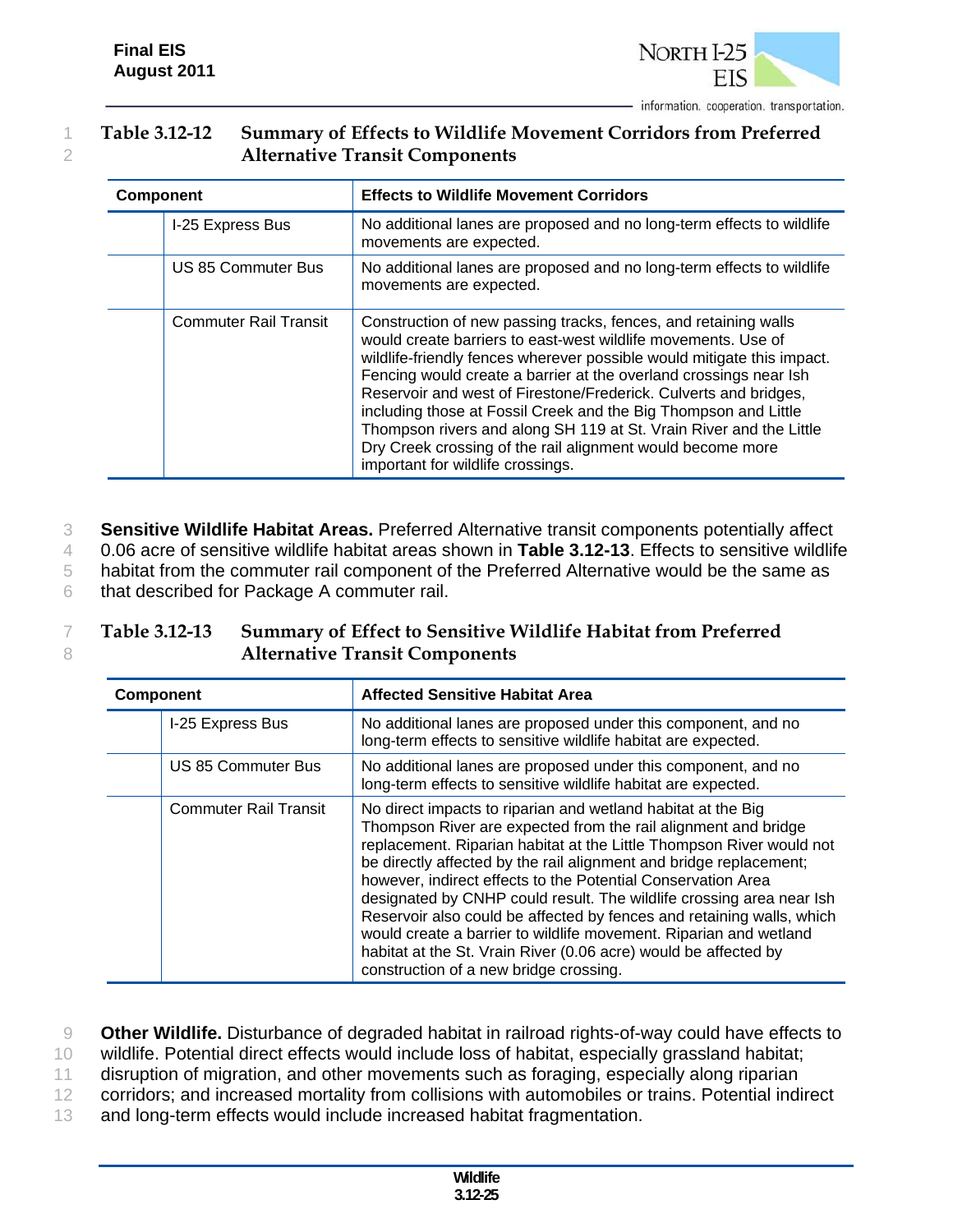

- 1 **Aquatic Resources.** No direct effects to aquatic habitat would result from Preferred
- 2 Alternative transit components because no surface waters would be directly affected by this
- 3 component. Potential indirect adverse effects to fish and other aquatic organisms during
- 4 construction of the commuter rail components of the Preferred Alternative would be the same

5 as those described for Package A commuter rail.

- 6 **3.12.3.5 SUMMARY OF EFFECTS TO WILDLIFE**
- 7 **Table 3.12-14** summarizes direct effects to aquatic habitat (including fish) by component.
- 8 **Table 3.12-15** summarizes effects to raptor nests within 0.5 mile of the project area by component.
- 9 Raptors may nest in favorable locations year after year, may use different nests in alternate years,
- 10 or may move to a new nest location in response to changes in the environment. The actual number
- 11 of nests is likely to be different at the time of construction, but these numbers are representative of
- 12 the effects that could occur.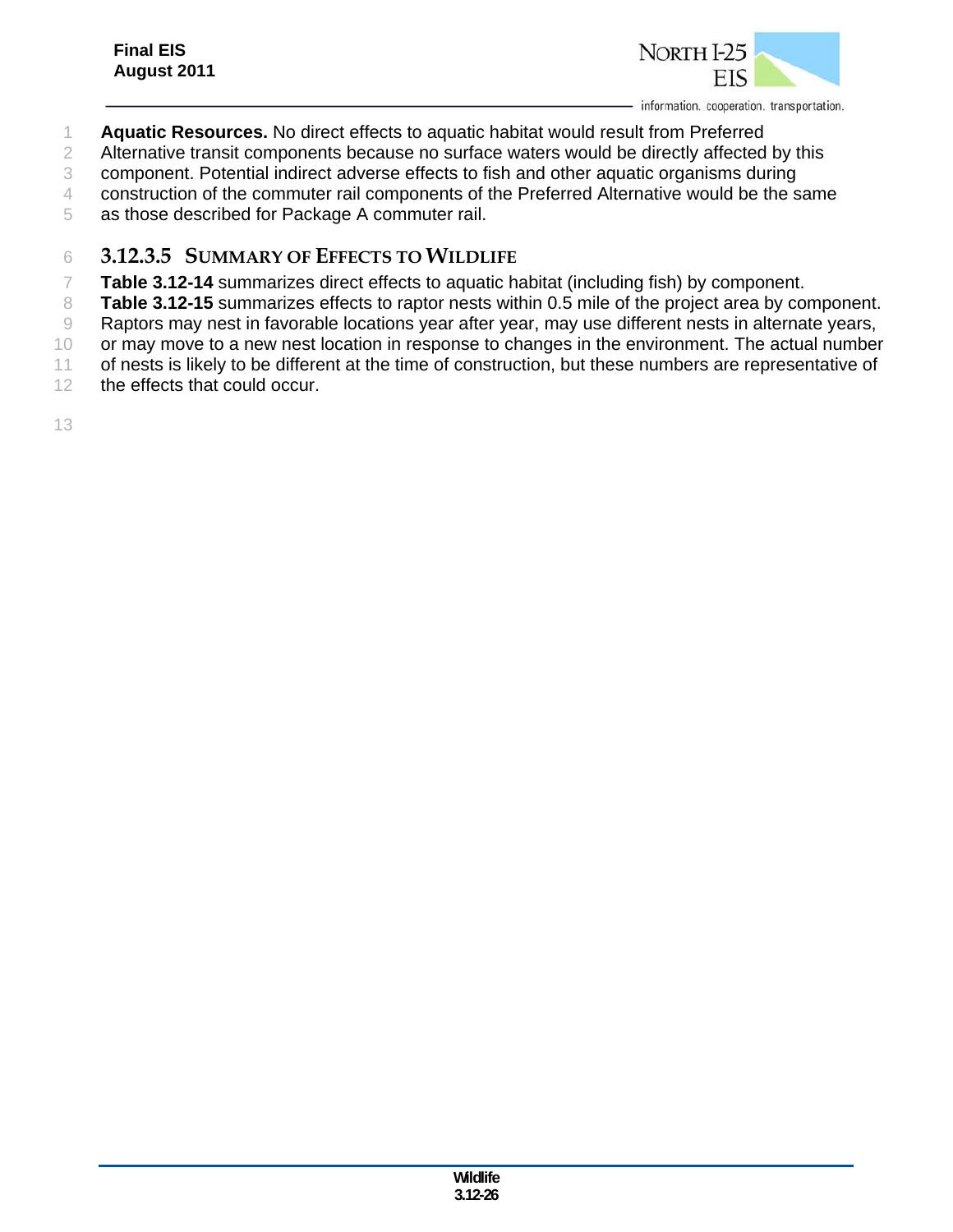

# **Table 3.12-14 Summary of Effects to Aquatic Habitat (Including Fish) by Component**

| Component                              |                                                           | <b>Affected</b><br><b>Habitat</b><br>(acres) | <b>Component</b>                    |                                                | <b>Affected</b><br><b>Habitat</b><br>(acres) | <b>Component</b>                                                                 | <b>Affected</b><br><b>Habitat</b><br>(acres) |
|----------------------------------------|-----------------------------------------------------------|----------------------------------------------|-------------------------------------|------------------------------------------------|----------------------------------------------|----------------------------------------------------------------------------------|----------------------------------------------|
| Package A Highway<br><b>Components</b> |                                                           |                                              | <b>Package B Highway Components</b> |                                                |                                              | <b>Preferred Alternative</b><br><b>Highway Improvements</b><br><b>Components</b> |                                              |
| $AH-1$                                 | Safety Improvements:<br>SH 1 to SH 14                     | 0                                            | $BH-1$                              | Safety Improvements:<br>SH 1 to SH 14          | 0                                            |                                                                                  |                                              |
| $AH-2$                                 | <b>General Purpose</b><br>Improvements:<br>SH 14 to SH 60 | 1.42                                         | $BH-2$                              | <b>Tolled Express Lanes:</b><br>SH 14 to SH 60 | 1.75                                         | I-25 Improvements                                                                | 1.54                                         |
| $AH-3$                                 | <b>General Purpose</b><br>Improvements:<br>SH 60 to E-470 | 0.40                                         | $BH-3$                              | <b>Tolled Express Lanes:</b><br>SH 60 to E-470 | 0.41                                         |                                                                                  |                                              |
| $AH-4$                                 | <b>Structure Upgrades:</b><br>E-470 to US 36              | 0                                            | $BH-4$                              | <b>Tolled Express Lanes:</b><br>E-470 to US 36 | 0.09                                         |                                                                                  |                                              |
| Total Package A Highway:               |                                                           | 1.82                                         |                                     | Total Package B Highway:                       | 2.25                                         | <b>Total Preferred</b><br>Alternative Highway:                                   | 1.54                                         |
| <b>Package A Transit Components</b>    |                                                           |                                              |                                     | <b>Package B Transit Components</b>            |                                              | <b>Preferred Alternative</b><br><b>Transit Components</b>                        |                                              |
| $A-T1$                                 | <b>Commuter Rail: Fort</b><br>Collins to Longmont         | 0                                            | $B-T1$                              | BRT:<br>Fort Collins/Greeley to Denver;        | 0                                            | I-25 Express Bus                                                                 | 0                                            |
| $A-T2$                                 | Commuter Rail:<br>Longmont to North Metro                 | $\Omega$                                     | $B-T2$                              | BRT:<br>Fort Collins to DIA                    |                                              | <b>US 85 Commuter Bus</b>                                                        | 0                                            |
| $AT-3/$<br>$AT-4$                      | <b>Commuter Bus: Greeley</b><br>to Denver and DIA         | $\Omega$                                     |                                     |                                                |                                              | <b>Commuter Rail Transit</b>                                                     | $\Omega$                                     |
| Total Package A Transit:               |                                                           | 0                                            | Total Package B Transit:            |                                                | 0                                            | <b>Total Preferred</b><br><b>Alternative Transit</b>                             | 0                                            |
| <b>Total Package A:</b>                |                                                           | 1.82                                         |                                     | <b>Total Package B:</b>                        | 2.25                                         | <b>Total Preferred Alternative</b>                                               | 1.54                                         |

1

**Wildlife 3.12-27**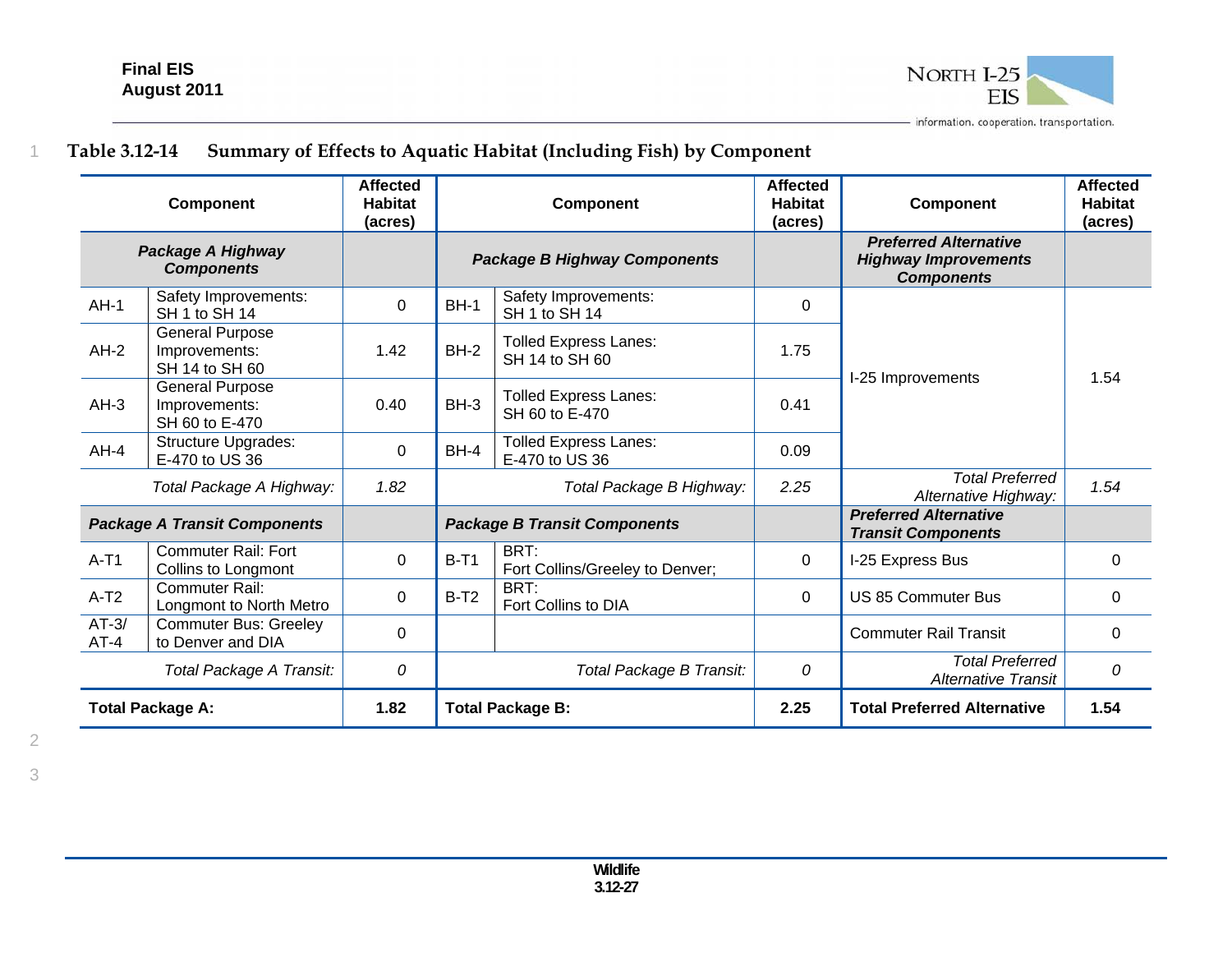1



# **Table 3.12-15 Summary of Effects to Raptor Nests within 0.5 Mile of Project Area by Component**

| <b>Component</b>                    |                                                             | <b>Number</b><br>of Nests | <b>Component</b>                    |                                                | <b>Number</b><br>of Nests | Component                                                                        | <b>Number</b><br>of Nests |
|-------------------------------------|-------------------------------------------------------------|---------------------------|-------------------------------------|------------------------------------------------|---------------------------|----------------------------------------------------------------------------------|---------------------------|
| <b>Package A Highway Components</b> |                                                             |                           | <b>Package B Highway Components</b> |                                                |                           | <b>Preferred Alternative</b><br><b>Highway Improvements</b><br><b>Components</b> |                           |
| $AH-1$                              | Safety Improvements:<br>SH 1 to SH 14                       | 3                         | <b>BH-1</b>                         | Safety Improvements:<br>SH 1 to SH 14          | 3                         |                                                                                  |                           |
| $AH-2$                              | <b>General Purpose</b><br>Improvements:<br>SH 14 to SH 60   | 15                        | $BH-2$                              | <b>Tolled Express Lanes:</b><br>SH 14 to SH 60 | 15                        | I-25 Improvements                                                                | 46                        |
| $AH-3$                              | <b>General Purpose</b><br>Improvements:<br>SH 60 to E-470   | 16                        | $BH-3$                              | <b>Tolled Express Lanes:</b><br>SH 60 to E-470 | 20                        |                                                                                  |                           |
| $AH-4$                              | <b>Structure Upgrades:</b><br>E-470 to US 36                | $\overline{2}$            | $BH-4$                              | <b>Tolled Express Lanes:</b><br>E-470 to US 36 | 5                         |                                                                                  |                           |
| Total Package A Highway:            |                                                             | 36                        | Total Package B Highway:            |                                                | 43                        | <b>Total Preferred Alternative</b><br>Highway                                    | 46                        |
| <b>Components</b>                   | <b>Package A Transit</b>                                    |                           |                                     | <b>Package B Transit Components</b>            |                           | <b>Preferred Alternative</b><br><b>Transit Components</b>                        |                           |
| $A-T1$                              | <b>Commuter Rail:</b><br>Fort Collins to Longmont           | $\overline{2}$            | $B-T1$                              | BRT:<br>Fort Collins/Greeley to Denver;        | 0                         | I-25 Express Bus                                                                 | $\mathbf 0$               |
| $A-T2$                              | Commuter Rail:<br>Longmont to North Metro                   | 10                        | $B-T2$                              | BRT:<br>Fort Collins to DIA                    |                           | <b>US 85 Commuter Bus</b>                                                        |                           |
| $AT-3/$<br>$AT-4$                   | <b>Commuter Bus:</b><br>Greeley to Denver and<br><b>DIA</b> | 1                         |                                     |                                                |                           | <b>Commuter Rail Transit</b>                                                     | 10                        |
| Total Package A Transit:            |                                                             | 13                        | Total Package B Transit:            |                                                | 0                         | <b>Total Preferred</b><br><b>Alternative Transit</b>                             | 11                        |
| <b>Total Package A:</b>             |                                                             | 49                        | <b>Total Package B:</b>             |                                                | 43                        | <b>Total Preferred Alternative</b>                                               | 57                        |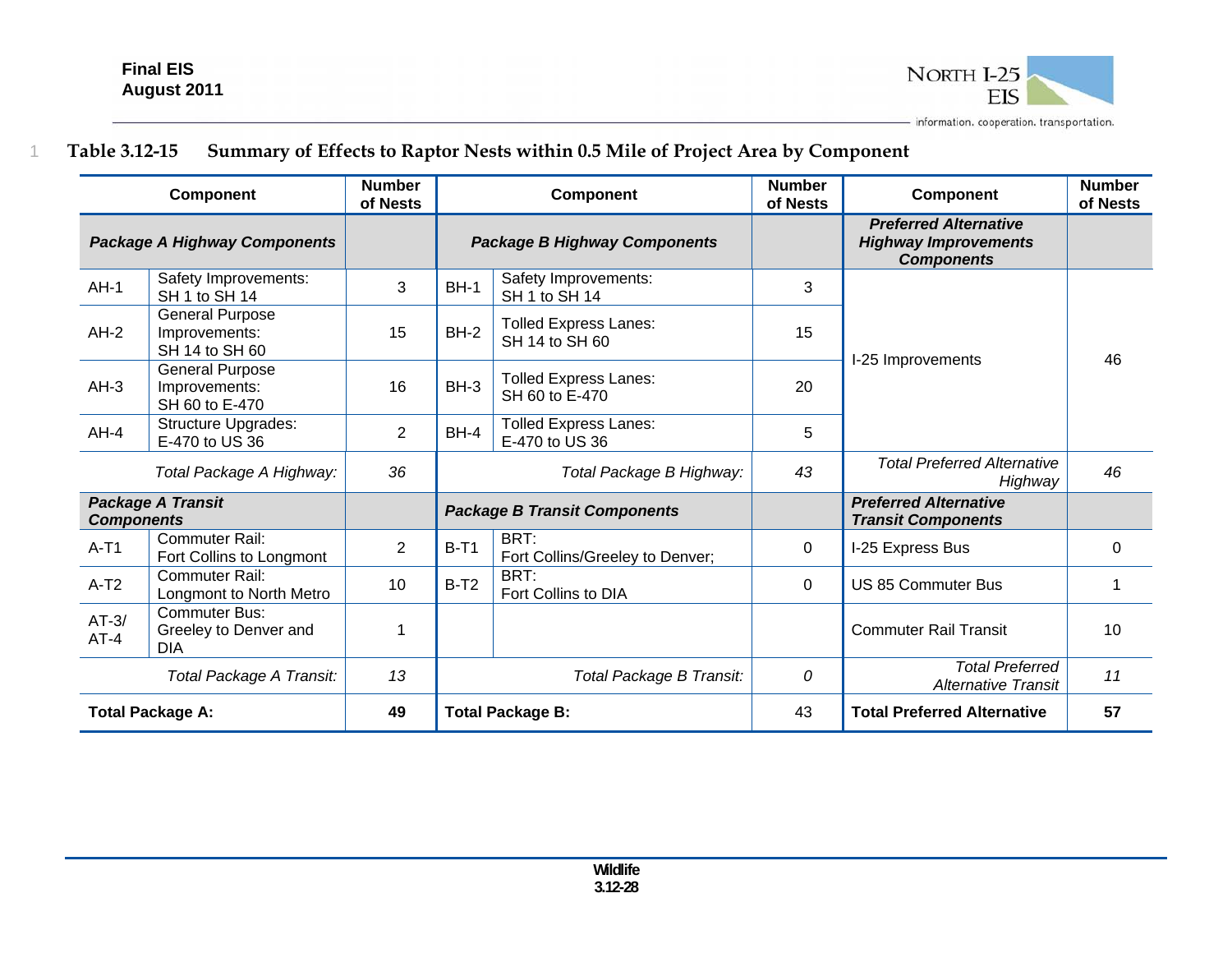

- 1 **Table 3.12-16** summarizes the effects to wildlife habitat by component, including acres of
- 2 migratory bird habitat, number of raptor nests, numbers of movement corridors, acres of other

3 sensitive habitat, and acres of other aquatic habitat.

## 4 **Table 3.12-16 Overall Summary of Effects to Wildlife Habitat by Component**

| <b>Component</b>                                                | Number of<br>Raptor<br><b>Nests</b> | Number of<br><b>Movement</b><br><b>Corridors</b> | <b>Sensitive</b><br>Wildlife<br><b>Habitat (acres)</b> | <b>Aquatic</b><br><b>Habitat</b><br>(acres) |
|-----------------------------------------------------------------|-------------------------------------|--------------------------------------------------|--------------------------------------------------------|---------------------------------------------|
| Package A Highway Components                                    | 36                                  | 6                                                | 1.93                                                   | 1.82                                        |
| Package A Transit Components                                    | 13                                  | 7                                                | 0.08                                                   | 0                                           |
| <b>Total Package A:</b>                                         | 49                                  | 13                                               | 2.01                                                   | 1.82                                        |
| Package B Highway Components                                    | 43                                  | 7                                                | 2.35                                                   | 2.25                                        |
| Package B Transit Components                                    | 0                                   | 0                                                | 0                                                      | $\Omega$                                    |
| <b>Total Package B:</b>                                         | 43                                  | 7                                                | 2.35                                                   | 2.25                                        |
| Preferred Alternative Highway<br><b>Improvements Components</b> | 46                                  | 7                                                | 1.88                                                   | 1.54                                        |
| <b>Preferred Alternative Transit</b><br>Components              | 11                                  | 7                                                | 0.06                                                   | 0                                           |
| <b>Total Preferred Alternative:</b>                             | 57                                  | 14                                               | 1.94                                                   | 1.54                                        |

# <sup>5</sup> **3.12.4 Mitigation Measures**

6 This section describes recommendations for reducing or mitigating proposed project impacts

7 to wildlife, and presents possible mitigation opportunities. Whenever possible, mitigation

8 measures to reduce or avoid impacts to wildlife and fish have been incorporated into the build

9 packages, including avoiding sensitive habitat, using BMPs to control erosion and drainage

10 improvements, and promptly revegetating disturbed areas.

## 11 **3.12.4.1 NO-ACTION ALTERNATIVE**

12 No additional mitigation measures will be proposed under the No-Action Alternative.

# 13 **3.12.4.2 PACKAGE A, PACKAGE B, AND PREFERRED ALTERNATIVE**

## 14 *Migratory Birds*

15 Requirements of the Migratory Bird Treaty Act (1918) (MBTA) will be followed. CDOT has

16 proposed special provisions creating a new Standards and Specification Section 240 –

17 Protection of Migratory Birds to address the requirements of the MBTA. These provisions will

18 ensure that consistent, appropriate and reasonable measures are taken to prevent injury to

19 and death of migratory birds and the CDOT activities are compatible with current federal and

20 state wildlife laws and regulations.

21 CDOT will implement the following mitigation measures for projects that will have an impact to 22 migratory birds: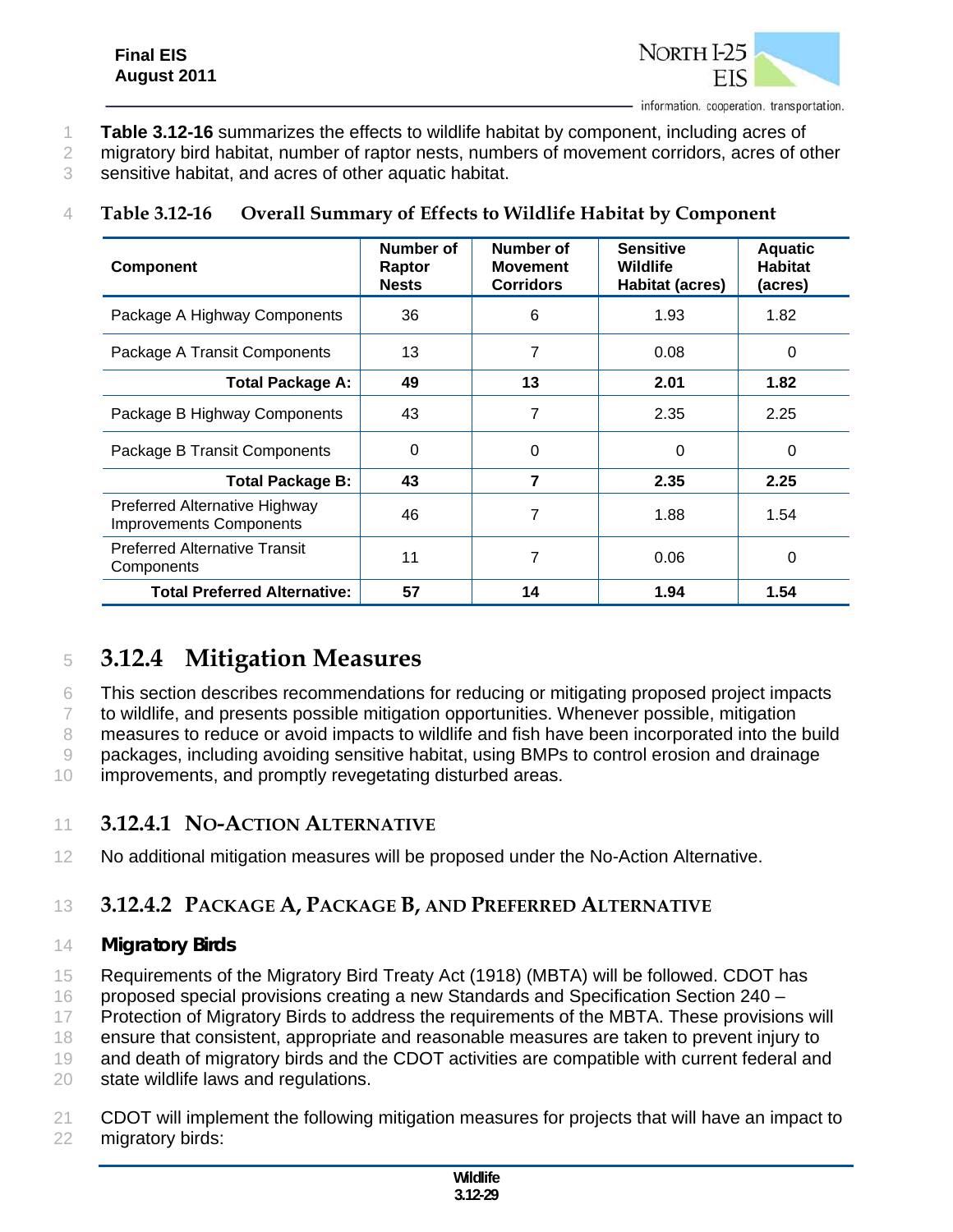

- Tree trimming and/or removal activities will be completed before birds begin to nest or after the young have fledged. In Colorado, most nesting and rearing activities occur between April 1 and August 31. However, since some birds nest as early as February, a nesting bird 4 survey will be conducted by a biologist before any tree trimming or removal activities begin.
- Bridge or box culvert work that may disturb nesting birds will be completed before birds begin to nest or after the young have fledged. No bridge or box culvert work will take place 7 between April 1 and August 31. If work activities are planned between these dates, nests will be removed (before nesting begins) and appropriate measures taken to assure no new nests are constructed.
- **Example 20 Fernal Strucht** 10 **Fernal Struch** 10 **Fernal Strucht** and Dividishing birds will be 11 completed before birds begin to nest or after the young have fledged. If work activities are 12 planned between April 1 and August 31, vegetation will be removed and/or trimmed to a height of six inches or less prior to April 1. Once vegetation has been removed and/or trimmed, appropriate measures, i.e. repeated mowing/trimming, will be implemented to assure vegetation does not grow more than six inches.

#### *Raptors*

- 17 CDOW has developed recommended buffer zones and seasonal restrictions for new surface
- occupancy within certain distances of nest sites of several raptor species. Surface occupancy
- is defined as human-occupied buildings and other structures such as oil and gas wells, roads,
- 20 railroad tracks, or trails. The USFWS typically considers that implementation of the CDOW
- buffers and seasonal restrictions fulfill compliance requirements of the Migratory Bird Treaty Act for raptors.
- A raptor nest survey will be conducted prior to project construction to identify raptor nests and nesting activity in the vicinity of the proposed project. If an active raptor nest is found on site,
- the recommended buffers and seasonal restrictions recommended by the CDOW
- (CDOW, 2008) for raptors will be established during construction to avoid nest abandonment.
- 27 If raptor nests will be impacted by the proposed project, specific mitigation measures for impacts to nesting raptors will be developed in coordination with the CDOW and USFWS prior to construction. If disturbance of raptor nests is unavoidable, mitigation measures will include the construction of artificial nests in suitable habitat or enhancement of prey habitat. Artificial
- nests will be constructed in the same general area as impacts.

## *Big Game and Movement Corridors*

- Impacts to big game will be minimized through construction of crossing structures that will be designed to maintain wildlife movement corridors. In areas identified as important movement corridors, the following measures will be recommended. These mitigation measures may not be feasible at all wildlife crossing areas due to cost or engineering issues. The locations where these mitigation measures will be implemented will be identified as the preferred alternative is identified and final design is undertaken. To maximize use of movement corridors by wildlife, bridge spans and culverts will have the following features:
- 40 A minimum clearance height of 10 feet and width of 20 feet for deer (Ruediger and DiGiorgio, 2007). Crossing structures sized for deer will be adequate for most common wildlife. The recommended minimum culvert diameter is 48 inches for medium-sized carnivores and 36 inches for small carnivores (Ruediger and DiGiorgio 2007).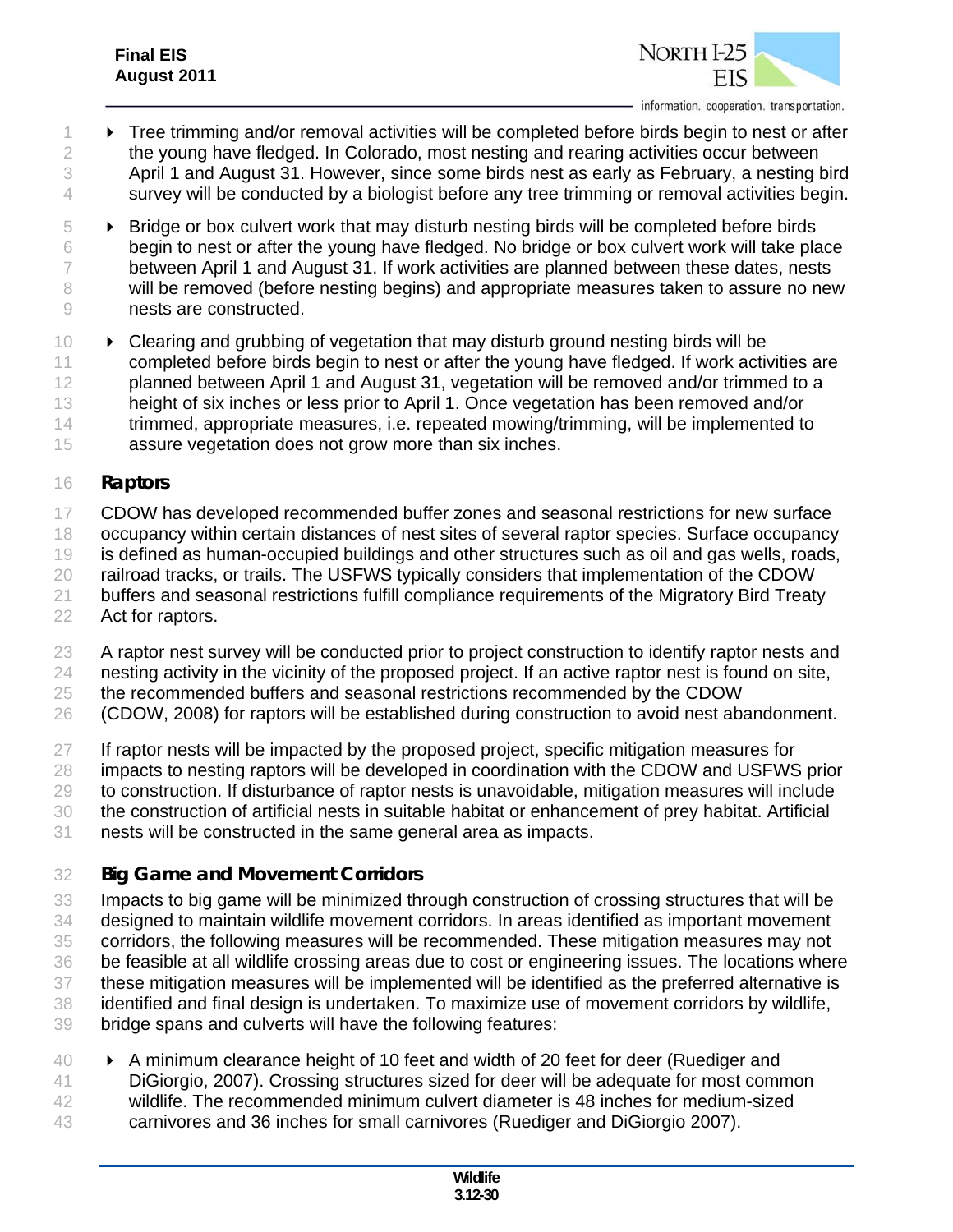## **Final EIS August 2011**



- 1 **A** minimum "openness ratio" of 0.75. The "openness ratio" is defined as the height of the 2 structure multiplied by the structure width and divided by the structure length, measured in meters. A minimum openness ratio of 2.0 is recommended by some researchers (Reudiger and DiGiorgio 2007).
- Shrubs and vegetative cover placed at bridge underpass openings to attract wildlife and provide a "funnel effect".
- $7 \rightarrow$  For structures that periodically convey water, ledges or shelves to provide passage 8 alternatives during high water.
- **•** To avoid human disturbance to wildlife, trails will not be placed near wildlife crossing structures.

 The wildlife corridor near Ish Reservoir does not occur along a drainage. The proposed rail 12 profile in the vicinity of this wildlife crossing follows existing grades and there are no proposed retaining walls at this location. The initial design recommendation to a regional transit agency 14 is to omit the perimeter fencing for the appropriate segment necessary to maintain the wildlife 15 corridor. If, during final design, it is determined that it will not be possible to omit the perimeter fencing, the design team will investigate profile adjustments to determine the feasibility of establishing a box culvert wildlife crossing underpass of suitable size, length, and substrate composition to accommodate the range of wildlife encountered in this corridor, or use of fencing that is not a barrier to wildlife.

- Other recommended design elements include:
- $21 \rightarrow$  Avoiding the placement of lighting near the crossing structures
- 22 > Avoid attracting wildlife to the right-of-way by keeping roadside vegetation height to a minimum

24 Use of these design elements will be specified where appropriate during final design. Along 25 the commuter rail corridor, CDOT will seek permission from the regional transit authority to 26 minimize the use of chain link fencing in areas that are heavily used by wildlife. If a fence is constructed, these will be of a type that is not a barrier to wildlife structures such as one-way ramps will be placed at regular intervals along the corridor to allow animals that may get inside the fence to exit the highway corridor. Measures will be taken to ensure that fences are maintained.

#### *Sensitive Wildlife Habitat Areas*

- Impacts to other sensitive wildlife habitat areas have been avoided and minimized to the greatest extent possible. Proposed mitigation measures for wetlands and riparian areas will
- mitigate for impacts to sensitive wildlife habitat, which tends to be located along streams and
- rivers (refer to **Section 3.8** *Wetlands*). Mitigation measures for big game and wildlife crossings
- will also benefit these areas.

#### *Other Wildlife*

- Many other wildlife species, such as small and medium sized mammals, reptiles, and
- amphibians use the same migration corridors used by larger animals, and will benefit from
- mitigation measures for wildlife movement corridors described above. Effects to other wildlife
- from impacts to grasslands will be mitigated by mitigation measures described for vegetation.